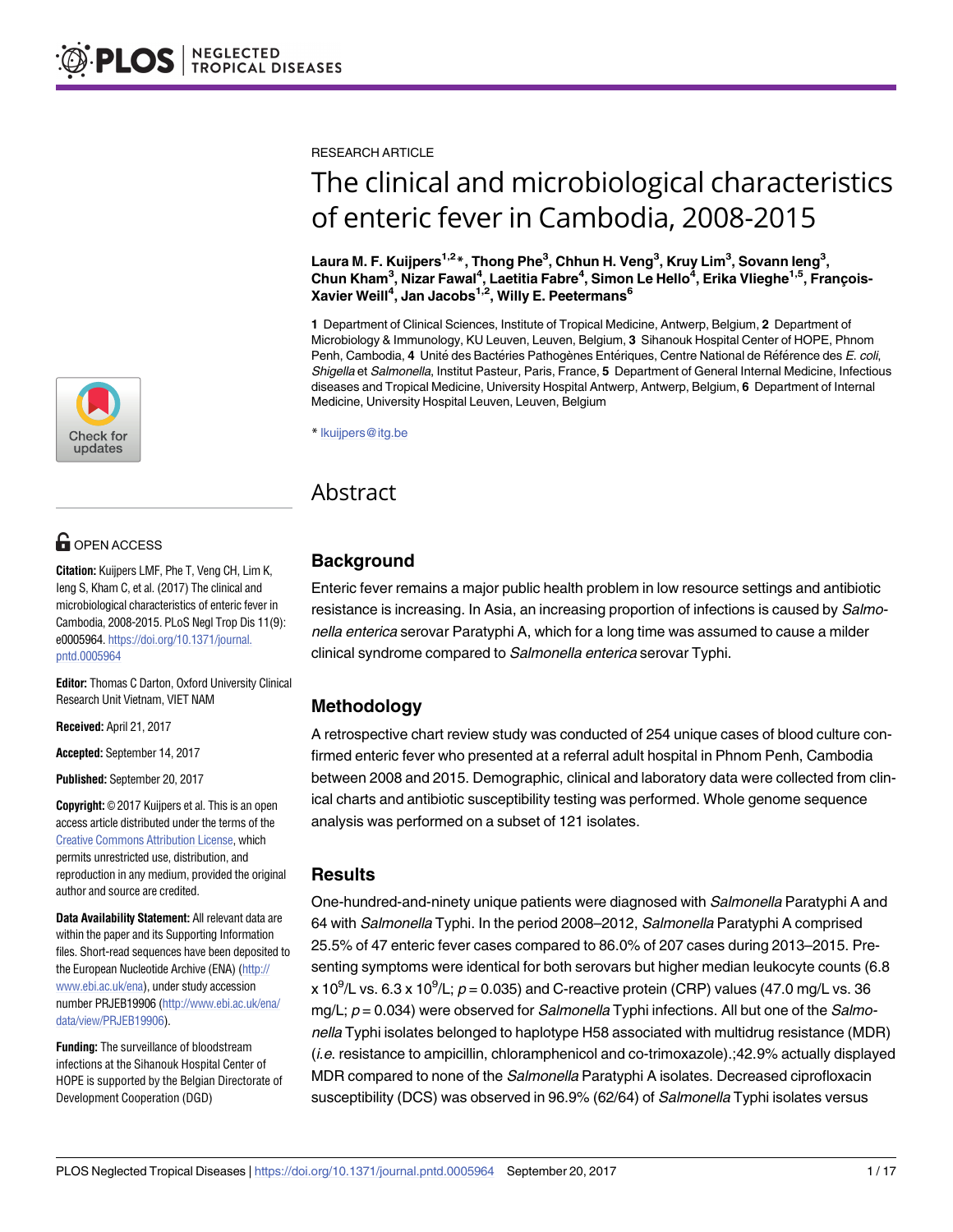<span id="page-1-0"></span>([https://diplomatie.belgium.be/en/policy/](https://diplomatie.belgium.be/en/policy/development_cooperation/who_we_are/our_organisation/dgd) [development\\_cooperation/who\\_we\\_are/our\\_](https://diplomatie.belgium.be/en/policy/development_cooperation/who_we_are/our_organisation/dgd)

[organisation/dgd\)](https://diplomatie.belgium.be/en/policy/development_cooperation/who_we_are/our_organisation/dgd) through project 2.08 of the Third Framework Agreement between the Belgian DGD (Ministry of Development Cooperation) and the Institute of Tropical Medicine (ITM). This study was further supported by the Strategic Network Laboratory Quality Management (LQM) project [\(http://www.labquality.be/](http://www.labquality.be/)) (Belgian Development Cooperation), the Institut Pasteur and the French government's Investissement d'Avenir programme, Laboratoire d'Excellence 'Integrative Biology of Emerging Infectious Diseases' [\(http://www.agence-nationale](http://www.agence-nationale-recherche.fr/?ProjetIA=10-LABX-0062)[recherche.fr/?ProjetIA=10-LABX-0062\)](http://www.agence-nationale-recherche.fr/?ProjetIA=10-LABX-0062) (grant number ANR-10-LABX-62-IBEID). LMFK is supported by the Flemish Ministry of Sciences (EWI, SOFI project IDIS) ([http://www.ewi](http://www.ewi-vlaanderen.be/en)[vlaanderen.be/en](http://www.ewi-vlaanderen.be/en)) and received additional travel grants (grant numbers K2.060.16N and K2.065.17N) from the Fund for Scientific Research Flanders (F.W.O.-Vlaanderen, Belgium) (<http://www.fwo.be/>). The funders had no role in study design, data collection and analysis, decision to publish, or preparation of the manuscript.

**Competing interests:** The authors have declared that no competing interests exist.

11.5% (21/183) of Salmonella Paratyphi A isolates (all but one from 2015). All isolates were susceptible to azithromycin and ceftriaxone.

#### **Conclusions**

In Phnom Penh, Cambodia, Salmonella Paratyphi A now causes the majority of enteric fever cases and decreased susceptibility against ciprofloxacin is increasing. Overall, Salmonella Typhi was significantly more associated with MDR and DCS compared to *Salmonella* Paratyphi A.

## Author summary

Enteric fever is a bloodstream infection caused by the bacteria *Salmonella* Typhi or *Salmonella* Paratyphi A, B, or C. It is common in low resource settings and linked to poor water quality and sanitation. The disease is also endemic in Cambodia and since 2013 there has been a sharp increase in the number of *Salmonella* Paratyphi A infections. We sought to compare the clinical phenotypes and antibiotic susceptibilities of *Salmonella* Paratyphi A infections with those of *Salmonella* Typhi infections in this setting. We retrospectively collected demographic, clinical and laboratory data from clinical charts of 254 patients with a blood culture positive for enteric fever. We also assessed antibiotic susceptibility patterns and sequenced the genome of a subset of isolates. We found that since 2013 the majority of enteric fever cases are caused by *Salmonella* Paratyphi A which increasingly shows decreased susceptibility to the antibiotic ciprofloxacin, the current first line treatment. In contrast, in *Salmonella* Typhi a re-emergence of susceptibility for the former first line antibiotics of ampicillin, co-trimoxazole and chloramphenicol was observed. Presenting symptoms of *Salmonella* Typhi and *Salmonella* Paratyphi A were identical, minor differences were observed in laboratory parameters.

## **Introduction**

*Salmonella enterica* serovar Typhi (*Salmonella* Typhi) and *Salmonella enterica* serovars Paratyphi (*Salmonella* Paratyphi) A, B, and C are Gram-negative bacteria which can invade the bloodstream and cause typhoid and paratyphoid fever respectively (also jointly known as 'enteric fever'). They are confined to the human host and are transmitted via the fecal-oral route. Enteric fever poses a serious disease burden in low resource settings where the infection is linked to poor sanitation and limited access to safe drinking water [[1\]](#page-13-0). Although enteric fever has become rare in Western countries it continues to affect international travelers returning from endemic countries [\[2](#page-13-0)].

Patients with enteric fever typically present with acute fever and non-specific symptoms. For a long time, *Salmonella* Paratyphi A was thought to cause milder disease than *Salmonella* Typhi but several studies have contradicted this  $[1-4]$ .

For both serovars, antibiotic resistance is increasingly reported and there is now widespread presence of co-resistance against the former first line treatment options of ampicillin, co-trimoxazole and chloramphenicol (known as 'multidrug resistance') and decreased susceptibility to ciprofloxacin, the current first line drug  $[5, 6]$  $[5, 6]$  $[5, 6]$  $[5, 6]$  $[5, 6]$ . Resistance to ciprofloxacin is also increasingly reported [\[7,](#page-13-0) [8\]](#page-13-0). Worrisome are recent reports on emerging resistance against third-generation cephalosporins and azithromycin, the current alternative treatment options [[9,](#page-13-0) [10\]](#page-14-0).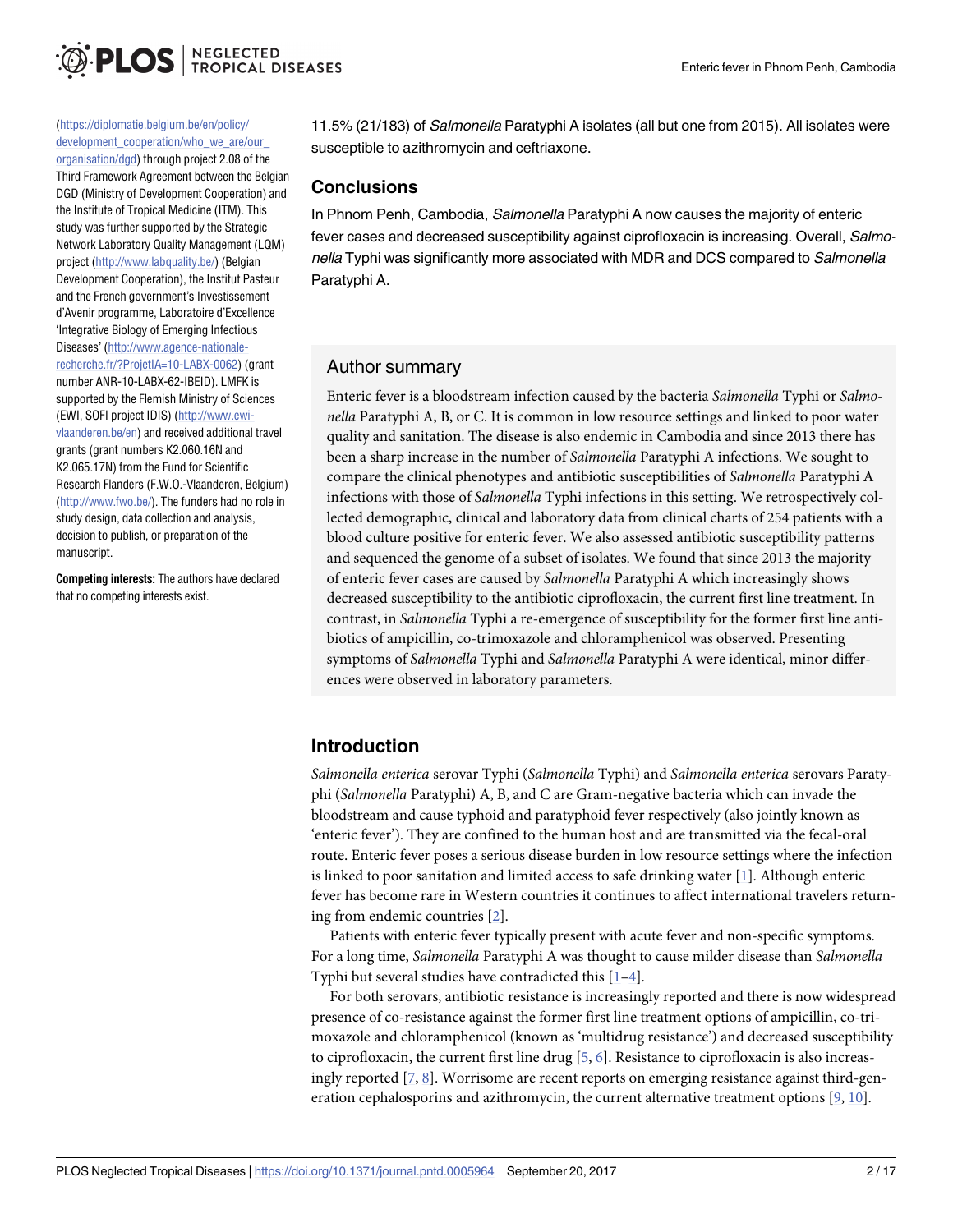<span id="page-2-0"></span>Although historically the majority of enteric fever cases were caused by *Salmonella* Typhi, the proportion of *Salmonella* Paratyphi A infections has been increasing steadily since the turn of the century, in particular on the Asian continent [\[11\]](#page-14-0).

In 2013, a significant increase in *Salmonella* Paratyphi A infections was also observed in Cambodia, a country where enteric fever remains one of the most common clinical and blood culture-confirmed diseases [[12](#page-14-0)]. The increase was described in local residents as well as in travelers returning from Cambodia to Europe, New Zealand, Japan and the United States [\[13–16\]](#page-14-0).

Surprisingly, little is known about the clinical and microbiological characteristics of *Salmonella* Typhi and *Salmonella* Paratyphi A infections in Cambodian adults.

This study therefore aims to assess the clinical and microbiological aspects of enteric fever in patients attending an adult hospital in Phnom Penh, Cambodia, during 2008–2015. More specifically it aims to assess differences between infections caused by *Salmonella* Typhi as compared to *Salmonella* Paratyphi A.

#### **Materials and methods**

#### Study setting & population

Sihanouk Hospital Center of HOPE (SHCH) is a 40-bed non-governmental referral hospital for adults in Phnom Penh, Cambodia. Since July 2007, SHCH and the Institute of Tropical Medicine (ITM) in Antwerp, Belgium, have been jointly organising the surveillance of bloodstream infections at this hospital and its associated clinics. For this study, all data collected between 2008–2015 were analyzed. Blood cultures were systematically sampled in all patients presenting at SHCH who were suspected of having sepsis according to the Systemic Inflammatory Response Syndrome (SIRS) criteria [\[17\]](#page-14-0). Recently, new definitions and criteria for sepsis have been proposed such as the Sequential [Sepsis-related] Organ Failure Assessment (SOFA) score [\[18\]](#page-14-0). Over the 8-year period, 18,927 blood cultures were sampled from mostly, but not exclusively, adults [[19](#page-14-0)]. Of these cultures 1,654 (8,7%) yielded clinically significant organisms.

#### Clinical review

From all patients whose blood was drawn for culture, basic demographic and clinical data were registered in a surveillance logbook. A medical doctor verified missing data with patients during a routine phone call one week after discharge from the hospital which was part of standard care. In addition, for this study, the available medical charts of all patients with blood culture-confirmed enteric fever were reviewed retrospectively by a second medical doctor for additional symptoms and signs.

#### Laboratory methods

Hematology parameters were analyzed using a Sysmex KX-21 and T-1800i analyzer (Sysmex Corporation, Kobe, Japan) and CRP values were measured using a TEMIS Linear Analyzer (Linear Chemicals sl, Montgat, Spain).

Blood cultures were sampled and worked-up as previously described [[20](#page-14-0)]. Isolates biochemically identified as *Salmonella* spp. were stored at -70˚C on porous beads in cryopreservative (Microbank, Pro-Lab Diagnostics, Richmond Hill, Canada) and eventually shipped to the ITM in Belgium. At ITM, the isolates were serotyped using commercial antisera (Sifin, Berlin, Germany) following the White-Kauffmann-Le Minor scheme. A selection of 91 isolates were sent to the Institut Pasteur in Paris for confirmation and whole genome sequencing.

At the ITM, antibiotic susceptibility was determined for all available isolates by disk diffusion on Mueller-Hinton II agar in accordance with the CLSI 2016 guidelines [[21](#page-14-0)]. The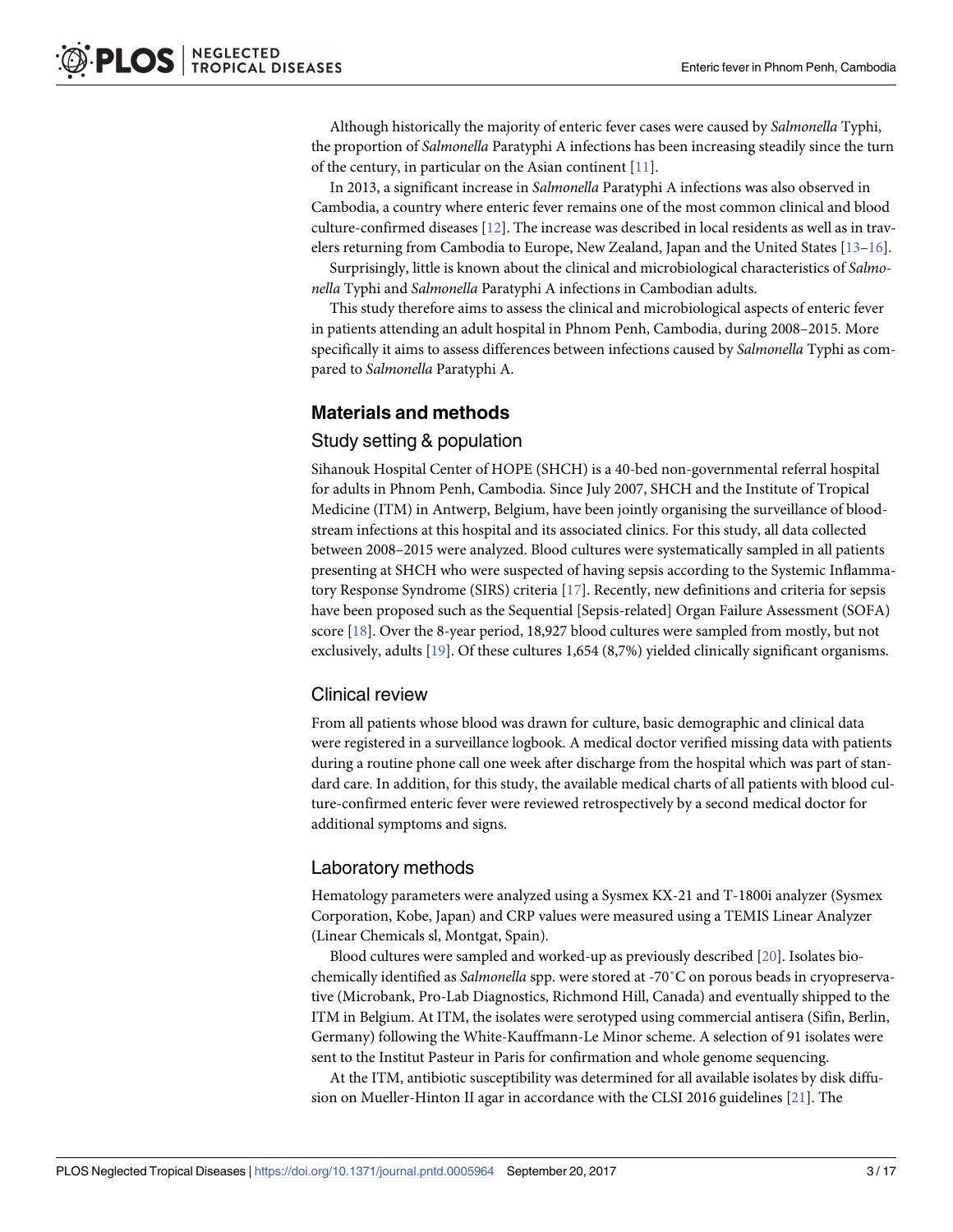<span id="page-3-0"></span>following antimicrobial drugs (Neo-Sensitabs, Rosco, Taastrup, Denmark) were tested: ampicillin, sulfamethoxazole-trimethoprim, chloramphenicol, nalidixic acid, pefloxacin, gentamicin, tetracycline, ceftriaxone, ceftazidime, meropenem and ertapenem. Nalidixic acid and pefloxacin served as predictors for ciprofloxacin non-susceptibility.

In addition, for all available isolates, minimal inhibitory concentration (MIC) values for ciprofloxacin and azithromycin were determined by the E-test macro method (bioMérieux, Marcy L'Etoile, France).

Quality control was performed using *Escherichia coli* (ATCC 25922) and *Staphylococcus aureus* (ATCC 29213).

Multidrug resistance (MDR) was defined as co-resistance to ampicillin, chloramphenicol and trimethoprim-sulfamethoxazole [[22](#page-14-0)]. For comparison with previously published literature, we used the superseded term 'decreased ciprofloxacin susceptibility (DCS)', defined as MIC-values of  $> 0.12$  mg/L and  $< 0.5$  mg/L, *i.e.* currently classified as 'intermediate susceptibility' but associated with treatment failures or delayed treatment response [\[21\]](#page-14-0).

## Assessment of antimicrobial resistance genes and Salmonella Typhi H58 typing

Whole genome sequencing was carried out on all 65 *Salmonella* Typhi isolates and a selection of 26 *Salmonella* Paratyphi A isolates at the Plateforme de microbiologie mutualise´e (P2M) from the Pasteur International Bioresources network (PIBnet, Institut Pasteur, Paris, France). Short-read sequences from 30 previously published *Salmonella* Paratyphi A genomes were also included [\[23\]](#page-14-0). The run accession numbers and related metadata are detailed in S1 [Table.](#page-12-0) Short-read sequences have been deposited to the European Nucleotide Archive (ENA) [\(http://](http://www.ebi.ac.uk/ena) [www.ebi.ac.uk/ena](http://www.ebi.ac.uk/ena)) (accession number PRJEB19906).

The MagNAPure 96 system (Roche Diagnostics, Indianopolis, IN, USA) was used for DNA extraction, libraries were prepared using the Nextera XT kit (Illumina, San Diego, CA, USA) and sequencing was done with the NextSeq 500 system (Illumina). Read alignment, single nucleotide polymorphism (SNP) detection and maximum-likelihood phylogeny were carried out as described previously [\[23\]](#page-14-0). Sequence assembly was performed using SPAdes v. 3.6.0 [[24](#page-14-0)].

*Salmonella* Typhi isolates were categorized as belonging to haplotype H58 based on the presence of the H58 specific single SNP (T at nucleotide 252 on the gene *glpA* corresponding to STY2513 from GenBank accession no. AL513382, *Salmonella* Typhi CT18) [[25](#page-14-0)]. Genotyphi [\(https://github.com/katholt/genotyphi\)](https://github.com/katholt/genotyphi) was also used to classify *Salmonella* Typhi [[26](#page-14-0)]. *Salmonella* Paratyphi A isolates were categorized as belonging to clade C5 (the dominant clade in Cambodia) based on the presence of the C5-specific SNP (G to A at position 2 381 607 within the SPA\_RS11495 gene) [\[23\]](#page-14-0). The presence of antibiotic resistance genes was determined with ResFinder version 2.1 ([https://cge.cbs.dtu.dk/services/ResFinder/\)](https://cge.cbs.dtu.dk/services/ResFinder/) [[27](#page-14-0)] and plasmids with PlasmidFinder version 1.3 ([https://cge.cbs.dtu.dk/services/PlasmidFinder/\)](https://cge.cbs.dtu.dk/services/PlasmidFinder/) and pMLST version 1.4 [\(https://cge.cbs.dtu.dk/services/pMLST-1.4/](https://cge.cbs.dtu.dk/services/pMLST-1.4/)) [\[27,](#page-14-0) [28\]](#page-14-0). The presence of mutations in the quinolone-resistance determining region of the DNA gyrase and topoisomerase IV genes (*gyrA*, *gyrB*, *parC* and *parE*) was assessed by the visual examination of sequences.

#### Data registration, statistical analysis

Demographic, clinical and microbiological data were entered encoded into an Excel database that was created for this study (Microsoft, Redmond, WA, USA). The code referring to the patient identity was only known by two medical doctors. Access to the database was restricted to these two medical doctors and patient identifiers were removed prior to analysis.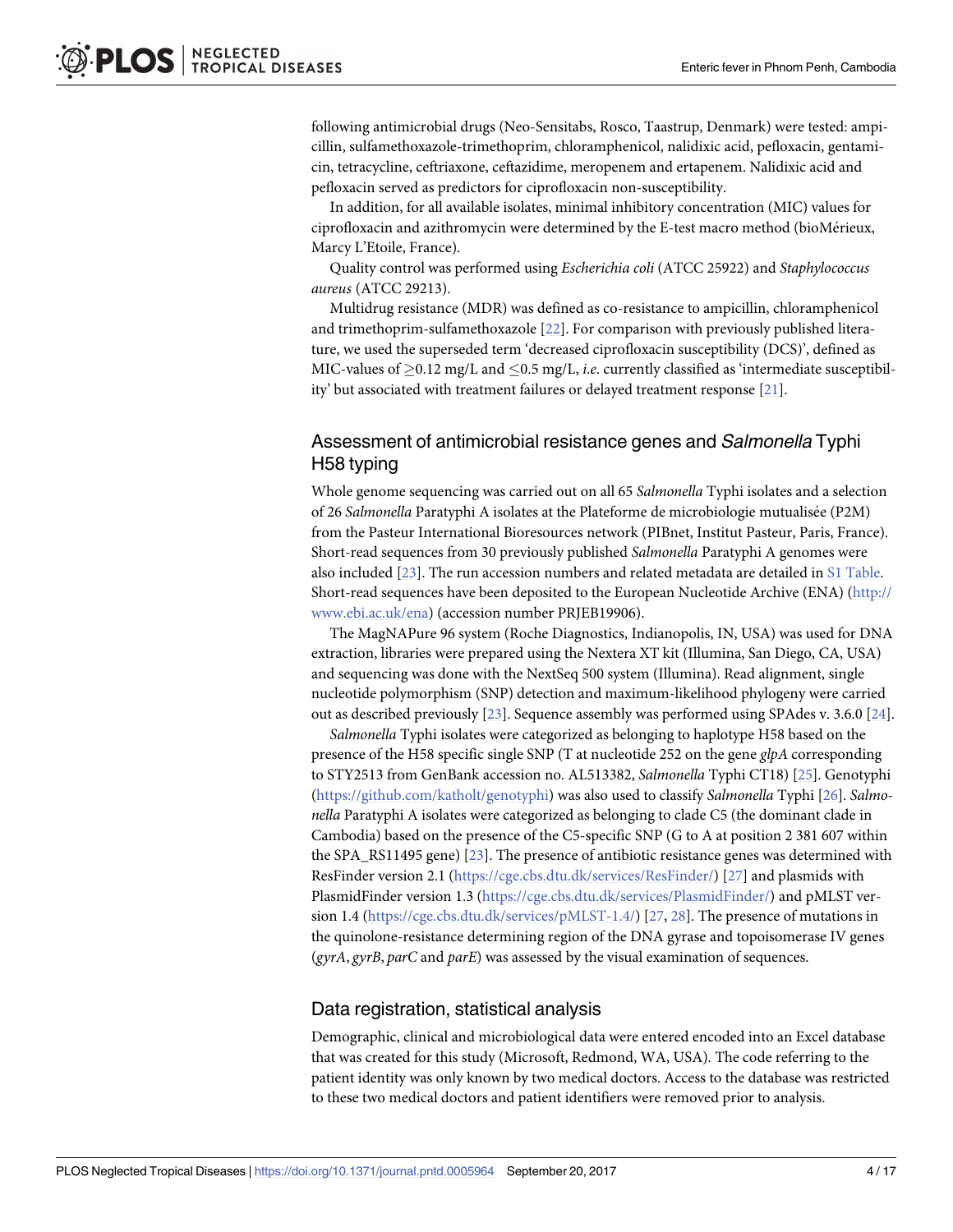<span id="page-4-0"></span>Only the first isolate and associated clinical data for each unique patient was considered. Isolates recovered from a second blood culture drawn within two weeks after the initial one were considered as duplicates, whereas isolates recovered from a repeat blood culture more than two weeks after the initial one were considered as recurrences (either relapse or repeat infections). Statistical analysis was done with Stata 12 (Stata Corp., College Station, TX, USA). Continuous variables are described by a median and interquartile range (IQR). Comparisons between *Salmonella* Typhi and *Salmonella* Paratyphi were performed using a Mann-Whitney U test for continuous values and a Chi square test or Fisher exact test for proportions. A *p*-value of *<* 0.05 was considered significant.

#### **Ethics**

The study was conducted according to the principles expressed in the Declaration of Helsinki and involves use of information that was previously collected in the course of routine care. Ethical approval for the Microbiological Surveillance Study was granted by the Institutional Review Board of the ITM, the Ethics Committee of Antwerp University, and the National Ethics Committee for Health Research in Cambodia. This study and approval includes retrospective review of demographic and clinical data which are part of routine clinical history taking as recorded in the clinical chart.

## **Results**

#### Surveillance of invasive Salmonella infections

Between 1 January 2008 and 31 December 2015 193 *Salmonella* Paratyphi A isolates were retrieved from 190 patients and 65 *Salmonella* Typhi isolates from 64 patients. There were no *Salmonella* Paratyphi B or C isolates; sixty-two non-typhoidal *Salmonella* isolates were retrieved from 49 patients. The combined annual proportion of *Salmonella* Typhi and *Salmonella* Paratyphi A among all clinically significant organisms varied between 2.8% (2008) and 31.7% (2014).

During 2008–2012, enteric fever was caused mostly by *Salmonella* Typhi (35 cases) and only 12 cases of *Salmonella* Paratyphi A infection were identified [\(Fig](#page-5-0) 1). In 2013 however, a sharp increase in the number of *Salmonella* Paratyphi A cases was observed with a total of 72 unique cases. In 2014 and 2015, the absolute annual number of *Salmonella* Paratyphi A cases decreased, but remained higher than for the period preceding 2013. During this period, the number of *Salmonella* Typhi cases remained relatively stable.

The majority of *Salmonella* Paratyphi A (64.7%; 123/190) and *Salmonella* Typhi infections (59.4%; 38/64) cases occurred during the dry season (months November—April) while there was an overall decreasing trend during the rainy season (months June-October) ([Fig](#page-5-0) 2). Compared to the monthly percentage of total blood cultures sampled and clinically significant organisms found, the monthly combined percentage of *Salmonella* Typhi and *Salmonella* Paratyphi A was higher during the hot and dry season (March—May) and lower during the rainy season (June-October).

## Recurrent infections

There were four cases of recurrent infections (37–48 days interval between first and recurrent infection), three with *Salmonella* Paratyphi A and one with *Salmonella* Typhi; whole genome sequence data was available for three of the four pairs. SNP analysis of the paired isolates revealed that they differed by only two or three SNPs and the isolate pairs formed discrete clusters within the trees [\(S1](#page-12-0) and [S2](#page-12-0) Figs).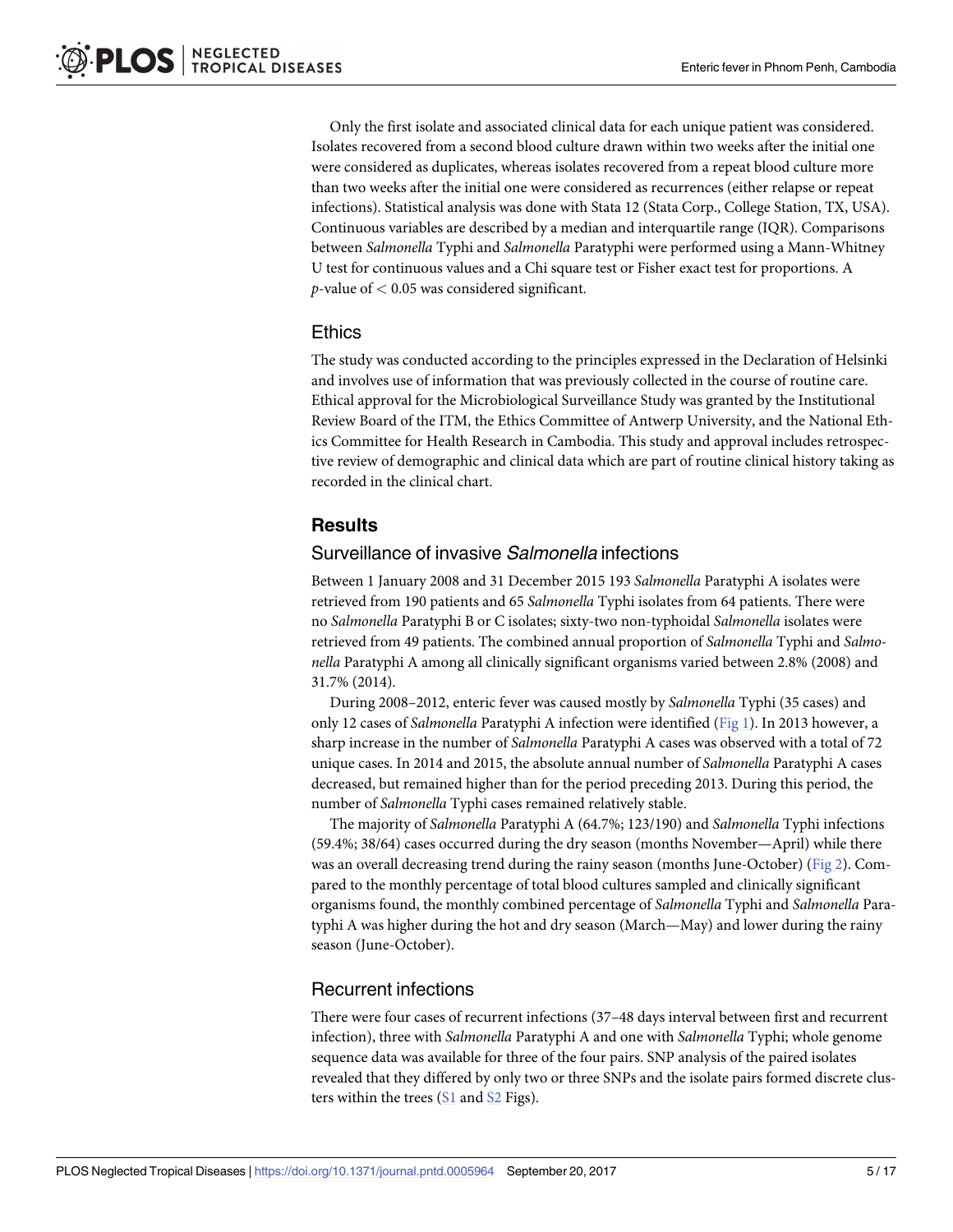<span id="page-5-0"></span>



<https://doi.org/10.1371/journal.pntd.0005964.g001>

#### Epidemiological and clinical features

Available epidemiological, clinical and radiographic findings of all enteric fever patients are listed in [Table](#page-6-0) 1.

Eleven out of 189 (5.8%) *Salmonella* Paratyphi A patients had a known co-morbidity, *i*.*e*. HIV (*n* = 7), Diabetes Mellitus type 1 or 2 (*n* = 3) and leukemia (*n* = 1). Of 63 *Salmonella* Typhi patients also nine (14.3%) had a known co-morbidity, *i*.*e*. HIV (*n* = 7) and Diabetes





<https://doi.org/10.1371/journal.pntd.0005964.g002>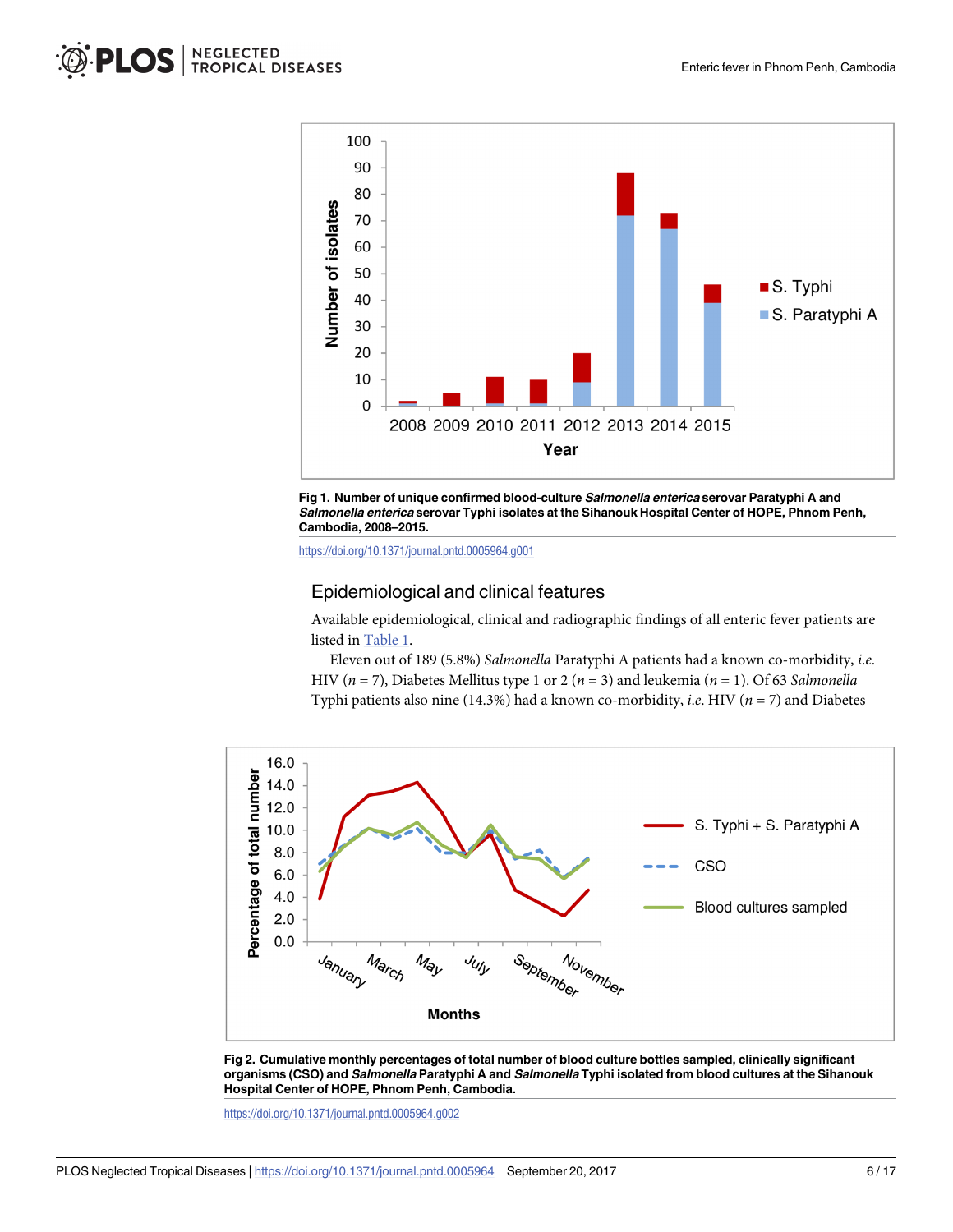## <span id="page-6-0"></span>**NEGLECTED<br>TROPICAL DISEASES** PLOS

#### [Table](#page-5-0) 1. Epidemiological, clinical and radiographic findings for patients presenting with enteric fever, according to pathogen (Salmonella Typhi **versus Salmonella Paratyphi A).**

|                                                 | N               | Salmonella Typhi | N   | Salmonella Paratyphi A | Significant <i>p</i> -values |
|-------------------------------------------------|-----------------|------------------|-----|------------------------|------------------------------|
| Epidemiology (numbers (% of total))             |                 |                  |     |                        |                              |
| Male                                            | 64              | 32(50)           | 190 | 93 (48.9)              |                              |
| Phnom Penh resident                             | 63              | 38 (60.3)        | 189 | 154 (81.5)             | 0.001                        |
| Hospitalization                                 | 63              | 11(17.5)         | 188 | 19(10.1)               |                              |
| Previous antibiotic exposure <sup>a</sup>       |                 |                  |     |                        |                              |
| Epidemiology (median (IQR))                     |                 |                  |     |                        |                              |
| Median age, years                               | 64              | $23(18-30)$      | 190 | 26 (22-31)             | 0.015                        |
| Median duration of symptoms, days               | 40              | $4(3-7)$         | 112 | $4(3-7)$               |                              |
| Median duration of hospitalization, days        | 10 <sup>b</sup> | $5.5(3-6)$       | 19  | $4(2-5)$               |                              |
| Symptom and signs (numbers (% of total))        |                 |                  |     |                        |                              |
| Fever                                           | 48              | 48 (100)         | 182 | 181 (99.5)             |                              |
| Abdominal pain                                  | 48              | 30(62.5)         | 182 | 113(62.1)              |                              |
| Diarrhea                                        | 48              | 12(25.0)         | 182 | 40 (22.0)              |                              |
| Constipation                                    | 48              | 4(8.3)           | 182 | 10(5.5)                |                              |
| Vomiting                                        | 48              | 11(22.9)         | 182 | 27(14.8)               |                              |
| Headache                                        | 43              | 24 (55.8)        | 178 | 114 (64.0)             |                              |
| Cough                                           | 40              | 15(37.5)         | 168 | 46 (27.4)              |                              |
| Physical findings (median (IQR))                |                 |                  |     |                        |                              |
| Temperature, °C                                 | 46              | 38.4 (37.3-39.0) | 179 | 38.0 (37.0-38.8)       |                              |
| Pulse, beats/min.                               | 46              | 106 (95-119)     | 179 | $105(91 - 117)$        |                              |
| Systolic blood pressure, mm Hq                  | 46              | 107 (100-117)    | 179 | 113 (103-123)          | 0.036                        |
| Diastolic blood pressure, mm Hg                 | 46              | $67.5(60 - 77)$  | 179 | 70 (64-78)             |                              |
| Physical findings (numbers (% of total))        |                 |                  |     |                        |                              |
| Fever (Temperature >38°C)                       | 46              | 26 (56.5)        | 179 | 88 (49.2)              |                              |
| Tachycardia (Pulse >100 beats/min) <sup>c</sup> | 46              | 27(58.7)         | 179 | 109 (60.9)             |                              |
| Abdominal tenderness                            | 39              | 15 (38.5)        | 164 | 56 (34.1)              |                              |
| Radiographic signs                              |                 |                  |     |                        |                              |
| Ultrasound: Splenomegaly                        | 11              | 3(27.3)          | 38  | 5(13.2)                |                              |
| Ultrasound: Hepatomegaly                        | 11              | 0(0)             | 38  | 6(15.8)                |                              |
| Chest X-ray: Normal                             | 10              | 9(90.0)          | 32  | 31 (96.9)              |                              |

For statistical analysis the X2 test or Fisher exact test was used for proportions and the Mann-Whitney U test for continuous variables. Only statistically significant p-values are listed

IQR = Interquartile range

 $a = Two$  weeks before presentation

 $b =$  Data on duration of hospitalization was missing for one *Salmonella* Typhi patient

 $c =$  For children aged 5–12 years (N = 4) tachycardia was defined as >120 beats/min

<https://doi.org/10.1371/journal.pntd.0005964.t001>

Mellitus type  $1$  ( $n = 2$ ). All but one HIV patient were on antiretroviral therapy at time of presentation. There were 11 patients known to have hepatitis B-positive serology (8 *Salmonella* Paratyphi A, 3 *Salmonella* Typhi). At least five could be classified as inactive chronic carriers and two had signs of chronic liver disease on ultrasound.

Patients with a *Salmonella* Paratyphi A infection were more likely to be living in Phnom Penh compared to *Salmonella* Typhi patients (81.5% (154/189) vs. 60.3% (38/63); *p* = 0.001) but the median duration of illness at presentation was the same (four days).

Eleven (17.5%) patients with typhoid fever and 19 (10.1%) with paratyphoid fever were hospitalized, with no statistically significant difference between the two groups ( $p = 0.119$ ).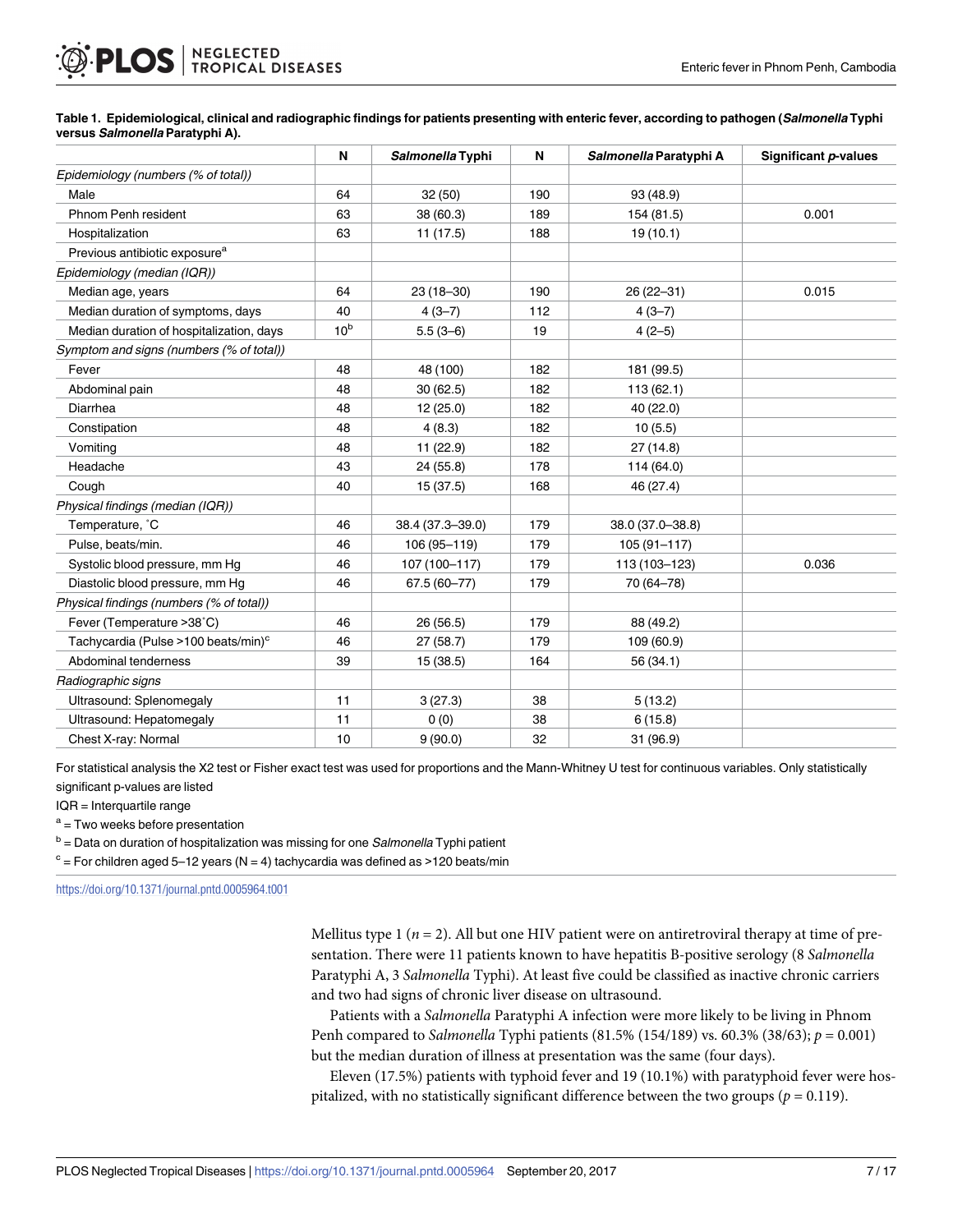<span id="page-7-0"></span>Reasons for hospitalization included sepsis, persistent fever despite antibiotic therapy, dizziness due to low blood pressure, suspicion of dengue hemorrhagic fever (thrombocytopenia) and dysregulated diabetes mellitus. There were no deaths nor complications noted.

The most frequently reported symptoms in all enteric fever patients together were fever in 229 patients (99.6%), headache in 138 (62.4%) and abdominal pain in 143 (62,2%). Presence or absence of classic enteric fever signs such as a coated tongue and rose spots were infrequently mentioned in clinical files and therefore not evaluated.

Despite the non-specific symptoms, physicians noted typhoid fever in their differential diagnosis upon admission in 67.7% (136/201) of the cases.

There were no statistically significant differences in individual symptoms between typhoid and paratyphoid fever patients, but patients infected with *Salmonella* Typhi had a slightly but significantly lower median systolic blood pressure (107 mm Hg vs. 113 mm Hg;  $p = 0.036$ ).

Treatment was not systematically recorded for all patients as many were lost to follow-up. Various antimicrobial regimens were used, but ceftriaxone (2g I.V., once daily) was given most frequently as empirical treatment and as monotherapy, normally for 10–14 days. In case of de-escalation to oral antibiotics, this concerned mostly ciprofloxacin (500 mg, twice daily) and next amoxicillin/clavulanate (625 mg, three times a day). In case of persistent fever while awaiting blood culture results, amikacin was occasionally added to ceftriaxone.

#### Laboratory parameters

The laboratory parameters of enteric fever patients on admission are summarized in [Table](#page-8-0) 2. Common laboratory abnormalities for enteric fever patients included moderately risen transaminase levels in 133 patients (70.7%), an elevated CRP in 53 patients (94.6%) and eosinopenia in 49 patients (90.7%). Hematological abnormalities were uncommon; the leukocyte count was normal in 88.1% of all patients. Compared to *Salmonella* Paratyphi A infected patients, *Salmonella* Typhi patients had slightly but significantly higher median values for leukocytes  $(6.8 \times 10^9$ /L vs.  $6.3 \times 10^9$ /L;  $p = 0.035$ ) and C-reactive protein (CRP) (47.0 mg/L vs. 36 mg/L;  $p = 0.034$ ), with more presence of leukocytosis (10.0% vs. 2.2%  $p = 0.015$ ). *Salmonella* Paratyphi A infection was associated with a higher monocyte count compared to *Salmonella* Typhi (0.48 x 10<sup>9</sup>/L vs. 0.33 x 10<sup>9</sup>/L), but this difference did not reach statistical significance ( $p = 0.069$ ).

#### Microbiological features

Both anaerobic and aerobic blood cultures showed signs of growth after a median of two days (IQR 2–3) for all enteric fever patients. In 221 enteric fever patients a pair of one aerobic bottle and one anaerobic bottle was sampled, and in 180 of those cases (81.4%) both bottles grew. In the other cases (growth in only a single bottle), it was the aerobic bottle which grew in nearly two-thirds (65.9%; 27/41) of pairs.

Reported antibiotic exposure in the two weeks before blood culture sampling was not associated with a difference in the median days to growth for both aerobic bottles and anaerobic bottles.

In total, 183 out of 190 (96.3%) unique *Salmonella* Paratyphi A isolates and all 64 unique *Salmonella* Typhi isolates recovered during the study period were available for antibiotic susceptibility testing [\(Table](#page-9-0) 3).

For *Salmonella* Typhi, there was a significant decrease ( $p = < 0.001$ ) in the proportion of isolates that were MDR over the 8-year period (62.9% vs. 17.2%) while decreased susceptibility to ciprofloxacin remained at nearly 100% (96.9%; 62/64) during the entire period. For *Salmonella* Paratyphi A the emergence of DCS was noted as of 2015 (S1 [Table](#page-12-0)). In this year 19 out of 36 unique isolates (52.8%) showed DCS.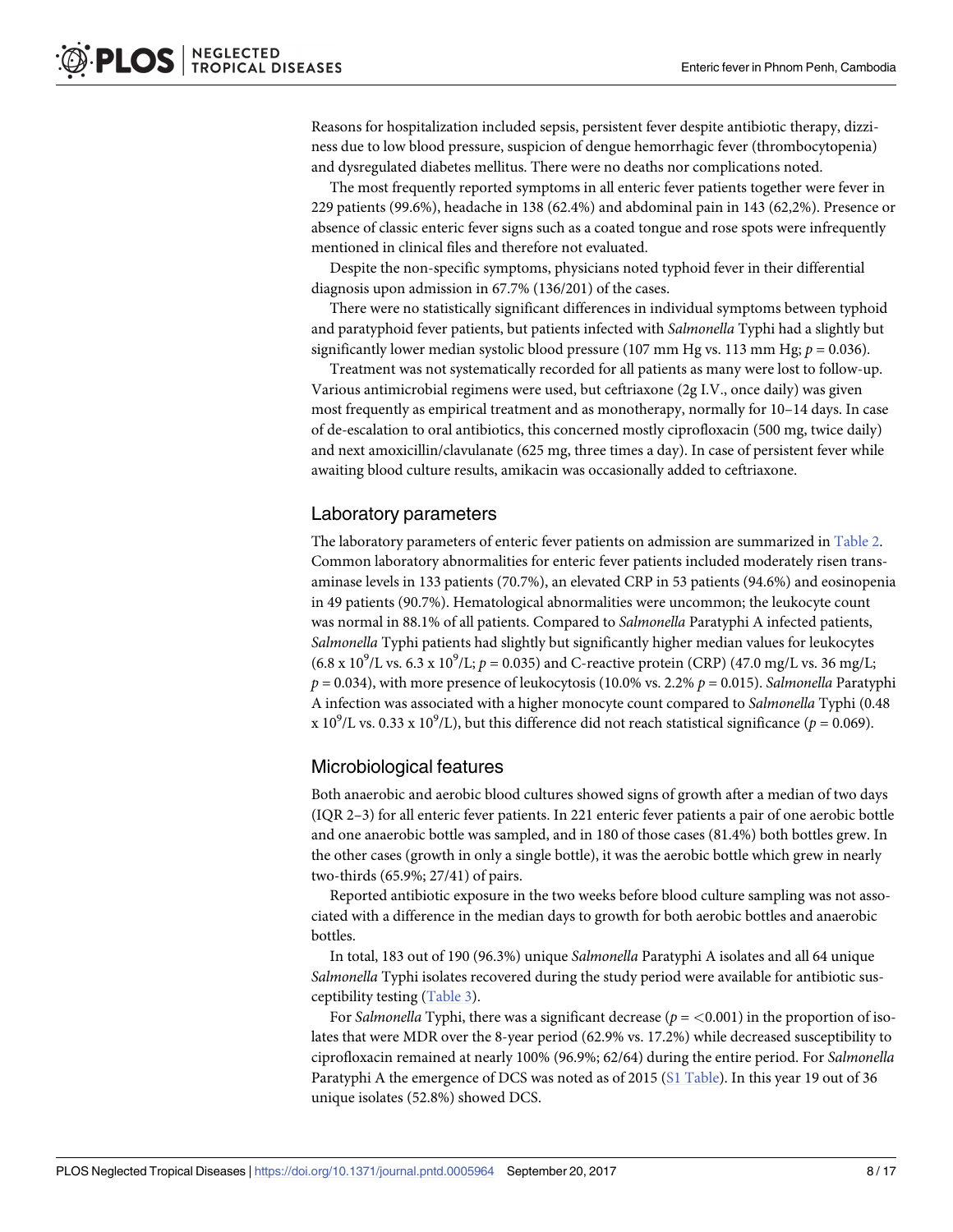|                                                    | N  | Salmonella Typhi    | N               | Salmonella Paratyphi A | Significant p-values |
|----------------------------------------------------|----|---------------------|-----------------|------------------------|----------------------|
| Values expressed as median (IQR)                   |    |                     |                 |                        |                      |
| Hemoglobin, g/L                                    | 60 | $13.1(12.1 - 14.2)$ | 186             | $13.2(12.2 - 14.5)$    |                      |
| Leukocyte count, cells x 10 <sup>9</sup> /L        | 60 | $6.8(5.6 - 8.8)$    | 186             | $6.3(5.1 - 7.6)$       | 0.035                |
| Monocyte count, cells x 10 <sup>9</sup> /L         | 12 | $0.33(0.28 - 0.55)$ | 41              | $0.48(0.37 - 0.72)$    |                      |
| Eosinophil count, cells x 10 <sup>9</sup> /L       | 12 | $0(0-0.01)$         | 41              | $0(0-0.03)$            |                      |
| Basophil count, cells x 10 <sup>9</sup> /L         | 12 | $0.02(0.01 - 0.03)$ | 40 <sup>b</sup> | $0.01(0.01 - 0.02)$    |                      |
| Thrombocyte count, cells x 10 <sup>9</sup> /L      | 52 | 205 (166-251)       | 185             | 205 (165-247)          |                      |
| CRP, mg/L                                          | 13 | 47.0 (38.6-79.2)    | 43              | 36.0 (25.2-54.7)       | 0.034                |
| AST, units/L                                       | 40 | 47.0 (33.5-81.5)    | 148             | 43.0 (30.5-72.5)       |                      |
| ALT, units/L                                       | 40 | $38.5(26 - 88)$     | 148             | 39.0 (24.5-72.5)       |                      |
| Sodium mmol/L                                      | 33 | 132 (130-135)       | 105             | 135 (132-137)          | 0.024                |
| Potassium mmol/L                                   | 33 | $3.9(3.7 - 4.2)$    | 105             | $3.9(3.6 - 4.1)$       |                      |
| Chloride mmol/L                                    | 32 | 99 (96-101)         | 105             | 100 (97-102)           |                      |
| Values expressed as numbers (% of total)           |    |                     |                 |                        |                      |
| Leukocytosis (leukocytes >11 x10 <sup>9</sup> /L)  | 60 | 6(10)               | 186             | 4(2.2)                 | 0.015                |
| Leukopenia (leukocytes <4x10 <sup>9</sup> /L)      | 60 | 4(6.7)              | 186             | 17(9.1)                |                      |
| Eosinopenia (eosinophils <0.08x10 <sup>9</sup> /L) | 13 | 13 (100)            | 41              | 36 (87.8)              |                      |
| Thrombocytopenia (<150x10 <sup>9</sup> L)          | 52 | 11(21.2)            | 185             | 31(16.8)               |                      |
| Elevated AST and/or ALT (units/L) <sup>a</sup>     | 40 | 28 (70.0)           | 148             | 105 (70.9)             |                      |

<span id="page-8-0"></span>[Table](#page-7-0) 2. Laboratory parameters at presentation for enteric fever patients attending the Sihanouk Hospital Center of HOPE in Phnom Penh, **Cambodia.**

For statistical analysis the X2 test or Fisher exact test was used for proportions and the Mann-Whitney U test for continuous variables. Only statistically significant p-values are listed

ALT = Alanine transaminase

AST = Aspartate transaminase

CRP = C-reactive protein

IQR = Interquartile range

 $a =$  > 18 years: Males: AST >35U/L and ALT >45U/L; Females: AST >31U/L and ALT >34U/L; 13–17 years: AST >42U/L and ALT >45U/L; 7–12 years:  $AST \geq 48U/L$  and  $ALT \geq 44U/L$ 

 $<sup>b</sup>$  = Basophil count not measurable in 1 patient</sup>

<https://doi.org/10.1371/journal.pntd.0005964.t002>

Overall, *Salmonella* Typhi was significantly more likely to be MDR and more likely to display DCS than was *Salmonella* Paratyphi A (42.2% vs. 0.0%; *p* = *<*0.001 and 96.9% vs. 11.5%;  $p = < 0.001$  respectively).

Of note, for both serovars no ciprofloxacin resistance was reported and the presence of nalidixic acid and pefloxacin resistance were excellent predictors of DCS except in case of one isolate with a single *gyrB* mutation ([Table](#page-9-0) 4 and S1 [Table](#page-12-0)). Furthermore, no resistance against third-generation cephalosporins, carbapenems or azithromycin was found.

#### Molecular analysis of subtypes and resistance mechanisms

All but one of the *Salmonella* Typhi isolates were confirmed to be of the H58 haplotype (recently reclassified as the 4.3.1 genotype), with only 27 out of 63 (42.9%) unique H58 isolates displaying MDR but 98.4% (62/63) displaying DCS. The only non-H58 isolate belonged to genotype 3.2.1 and was pan-susceptible. All of the *Salmonella* Paratyphi A isolates with DCS belonged to the C5 clade.

Most frequently observed in both *Salmonella* Typhi and *Salmonella* Paratyphi A with DCS was the *gyrA* mutation leading to serine-to-phenylalanine substitution at codon 83 (Ser83Phe)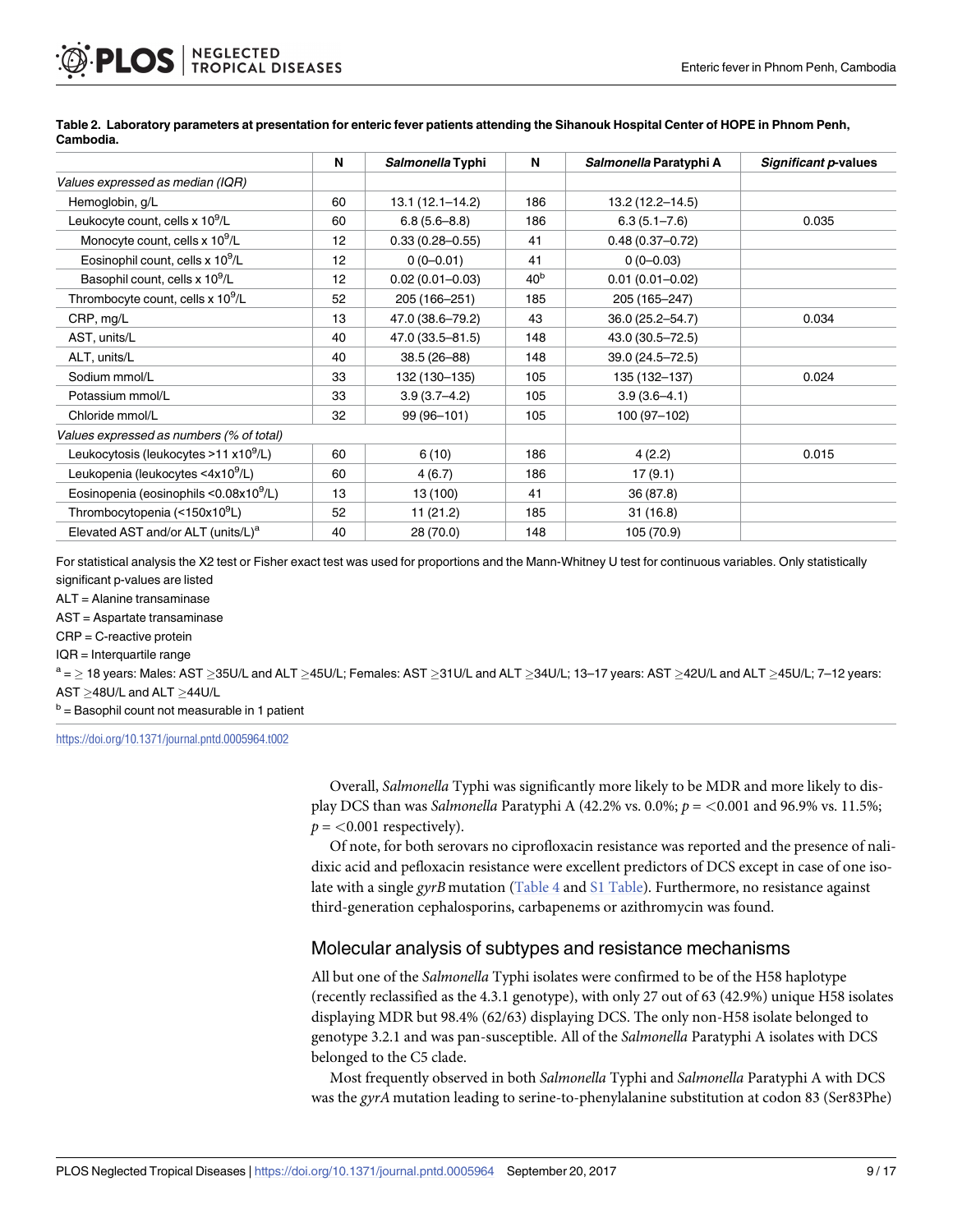|                | 2008-2012                                     | 2013-2015                                     | 2008-2012                                           | 2013-2015                                            |
|----------------|-----------------------------------------------|-----------------------------------------------|-----------------------------------------------------|------------------------------------------------------|
|                | Salmonella Typhi<br>$(N = 35)$<br>% resistant | Salmonella Typhi<br>$(N = 29)$<br>% resistant | Salmonella Paratyphi A<br>$(N = 12)$<br>% resistant | Salmonella Paratyphi A<br>$(N = 171)$<br>% resistant |
| <b>MDR</b>     | 62.9                                          | 17.2                                          | 0                                                   | $\Omega$                                             |
| Nalidixic acid | $97.1^{\circ}$                                | 93.1                                          | 0                                                   | 12.3                                                 |
| <b>DCS</b>     | 100                                           | 93.1                                          | 0                                                   | 12.3                                                 |
| $MDR + DCS$    | 62.9                                          | 17.2                                          | $\Omega$                                            | 0                                                    |
| Tetracycline   | 62.9                                          | 24.1                                          | 0                                                   | 0                                                    |
| Gentamicin     | 0                                             | $\Omega$                                      | 0                                                   | 0                                                    |
| Ceftriaxone    | 0                                             | 0                                             | 0                                                   |                                                      |
| Azithromycin   | $\Omega$                                      | $\Omega$                                      |                                                     |                                                      |
| Meropenem      | 0                                             | $\Omega$                                      | 0                                                   | 0                                                    |
| Ertapenem      | 0                                             | 0                                             | 0                                                   | 0                                                    |

#### <span id="page-9-0"></span>[Table](#page-7-0) 3. Antibiotic resistance rates of 64 Salmonella Typhi isolates and 183 Salmonella Paratyphi A isolates, Sihanouk Hospital Center of HOPE, **Phnom Penh, Cambodia.**

MDR = Multidrug resistance

 $DCS = Decreased$  ciprofloxacin susceptibility. Defined as MIC value  $>0.12$  mg/L and  $< 0.5$  mg/L

 $a$  = The remaining isolate displayed intermediate resistance to nalidixic acid

<https://doi.org/10.1371/journal.pntd.0005964.t003>

(Table 4). These isolates showed DCS and resistance to pefloxacin and nalidixic acid. There was one *Salmonella* Typhi isolate with a double *gyrA* mutation and one with a *gyrB* mutation. The latter mutation (serine-to-phenylalanine substitution at codon 464 (Ser464Phe)) was associated with intermediate susceptibility to nalidixic acid and DCS. No mutations in *ParC or ParE* were observed.

Various resistance genes (*bla*TEM-1B, *catA1*, *sul1*, *sul2*, *dfrA7*, *tet(B)*, *strAB*) were detected in MDR *Salmonella* Typhi which were associated with the presence of an incHI1 PST6 plasmid (S1 [Table](#page-12-0)).

#### **Discussion**

The present study describes the clinical and microbiological aspects of enteric fever in a large group of patients attending an adult hospital in Cambodia with several interesting results.

First, and in line with some other Asian countries, a clear increase was noted in the proportion of *Salmonella* Paratyphi A infections. This can largely be explained by a community outbreak which occurred in 2013, but the number of cases has remained high also in succeeding years. A recent genetic study on the Cambodian *Salmonella* Paratyphi A outbreak isolates showed that these isolates belong to a clade that has been circulating in the South-East Asian

|             | Table 4. Mutations found in the DNA gyrase genes in 62 <i>Salmonella enterica</i> serovar Typhi isolates and 21 <i>Salmonella enterica</i> serovar Paratyphi |  |  |
|-------------|--------------------------------------------------------------------------------------------------------------------------------------------------------------|--|--|
| A isolates. |                                                                                                                                                              |  |  |

| Serovar                | Resistance phenotype | MIC-value ciprofloxacin (mg/L) | gyrA                          | gyrB                |
|------------------------|----------------------|--------------------------------|-------------------------------|---------------------|
| Salmonella Typhi       | NaR, PefR, DCS       | $0.19 - 0.38$                  | Ser83Phe $(n = 60)$           |                     |
| $(n = 62)$             | NaR. PefR. DCS       | 0.38                           | $Asp87Asn + Ser83Phe (n = 1)$ | -                   |
|                        | Nal. PefR. DCS       | 0.094                          |                               | Ser464Phe $(n = 1)$ |
| Salmonella Paratyphi A | NaR. PefR. DCS       | $0.25 - 0.38$                  | Ser83Phe $(n = 20)$           | -                   |
| $(n = 21)$             | NaR. PefR. DCS       | 0.125                          | Asp87Gly $(n = 1)$            | -                   |

NaR = Nalidixic acid resistant. NaI = Nalidixic acid intermediate susceptible. PefR = Pefloxacin resistant. DCS = Decreased Ciprofloxacin Susceptibility. MIC = Minimum Inhibitory Concentration.

<https://doi.org/10.1371/journal.pntd.0005964.t004>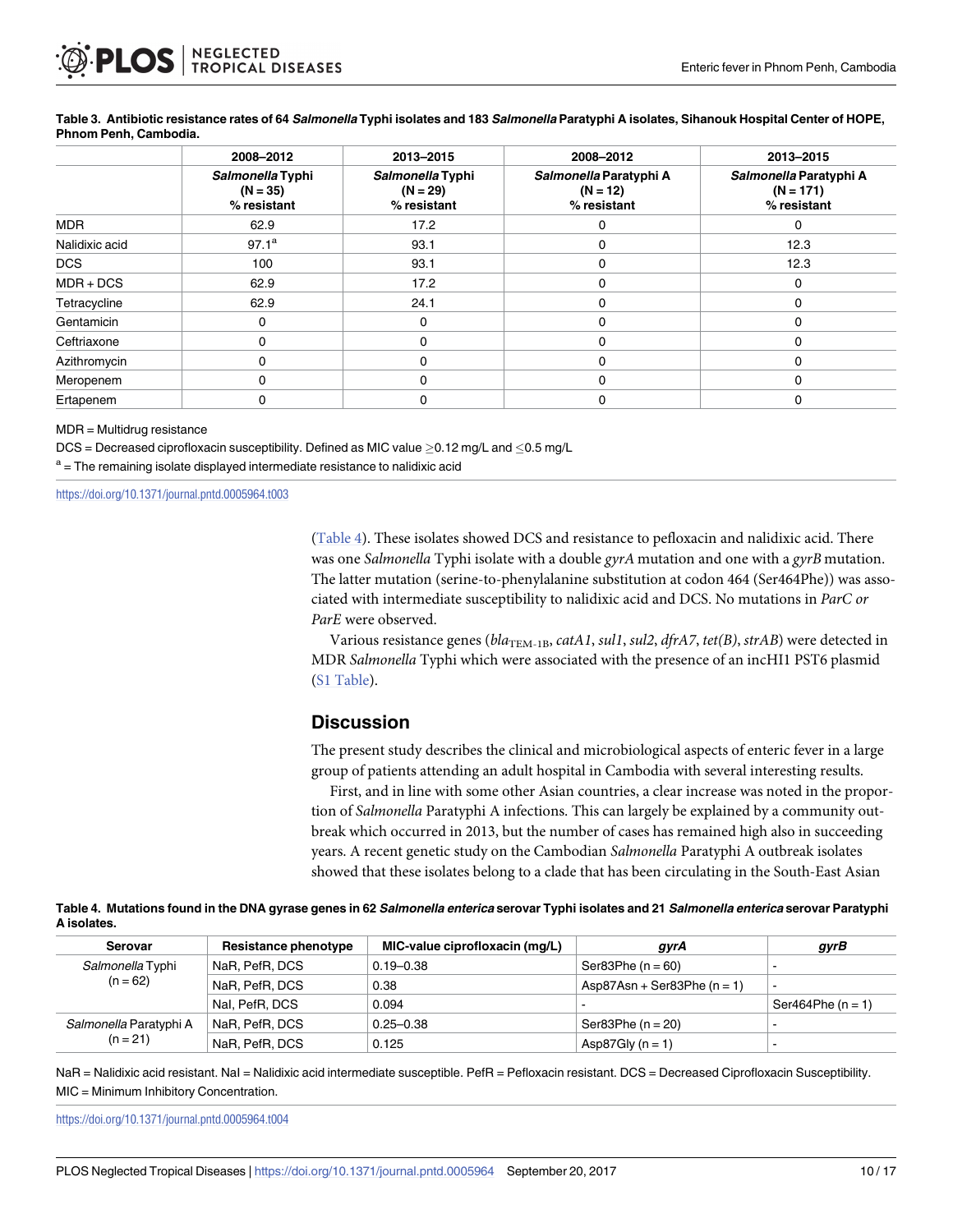<span id="page-10-0"></span>region already for decades [[23](#page-14-0)]. Further, no indications were found for significant genetic changes within the Cambodian isolates suggesting that environmental and/or behavioral factors are more likely to play a role.

Patients with paratyphoid fever were significantly more likely than typhoid fever patients to be residents of Phnom Penh, which suggests that exposure to the bacterium is more common in the city. Previous studies from Nepal and Indonesia have linked paratyphoid fever to recent immigration into the capital and consumption of street food [\[29,](#page-15-0) [30\]](#page-15-0). Increased dependency on street food has been linked to urbanization, and Phnom Penh is rapidly expanding.

As part of urban expansion, some of the city's peri-urban lakes have been filled with sand to reclaim land [\[31\]](#page-15-0). These lakes are estimated to receive 80% of the city's (untreated) waste water and act as a natural sewage treatment through aquatic cultivation of vegetables of which some are consumed raw [[32](#page-15-0)]. Reductions in the size of these lakes could have led to higher concentrations of fecal sludge and bacteria in the remaining water and increased flooding in the city [[33](#page-15-0)].

The majority of enteric fever cases occurred in the dry season. During this season more vegetables are harvested and it is also known for an increased availability of snails and clams (bivalve shellfish), due to low water levels in rivers. Shellfish are known to be able to concentrate micro-organisms from water. They are popular snacks which are dried outside rather than boiled during the dry season. In addition, this season coincides with the two most important festivities of the year, the Chinese and Khmer New Year which are associated with increased migration in and out of the city and longer storage duration of food. Last, high daily temperatures may lead to more indiscriminate intake of water and ice cubes. These factors are currently being explored more in-depth.

Second, based on individual symptoms at presentation, infections caused by *Salmonella* Typhi *vs*. *Salmonella* Paratyphi A were similar and indistinguishable, which is in line with other studies from Asia [\[3](#page-13-0), [4](#page-13-0)]. For both serovars, the median pulse rates at presentation (106 and 105 beats/minute) were high. This has been noted before in children with enteric fever [\[34\]](#page-15-0).

No complications or deaths occurred which could be ascribed to a prompt start of antibiotic therapy and an early presentation. The latter can also explain the absence of relative bradycardia and the low rate of diarrhea observed which are typically seen in later stages of the disease [\[35\]](#page-15-0).

In general, laboratory abnormalities were non-specific and leukocyte counts were normal in 87.4% of all enteric fever patients which was also found by others [\[36\]](#page-15-0). Higher leukocyte counts and CRP values were found among *Salmonella* Typhi-infected patients, suggesting a more severe infection. This is in line with a recent human challenge study, which found that a challenge with *Salmonella* Paratyphi A in healthy volunteers resulted in a milder disease profile (high rates of afebrile bacteremia) than that observed following typhoid challenge [\[37\]](#page-15-0).

Some differences in presentation were noted when comparing these results to travelers infected with the same *Salmonella* Paratyphi A C5 strain returning from Cambodia to France. In the latter study, the majority of patients did have diarrhea (70.6%) and were hospitalized (86%) [\[14\]](#page-14-0). This difference may be due to other waterborne or oral-fecal infections travelers frequently contract and/or less financial constrains related to hospital admission [\[2\]](#page-13-0). Clinical presentation in the present study also differed from typhoid fever patients in African countries where higher rates of severe complications and mortality are observed [\[38\]](#page-15-0). As the same H58 haplotype of *Salmonella* Typhi is dominant in Asia and in eastern Africa, differences could perhaps be explained by timely access to health care and adequate treatment as well as to hostrelated factors including underlying co-morbidities like malnutrition.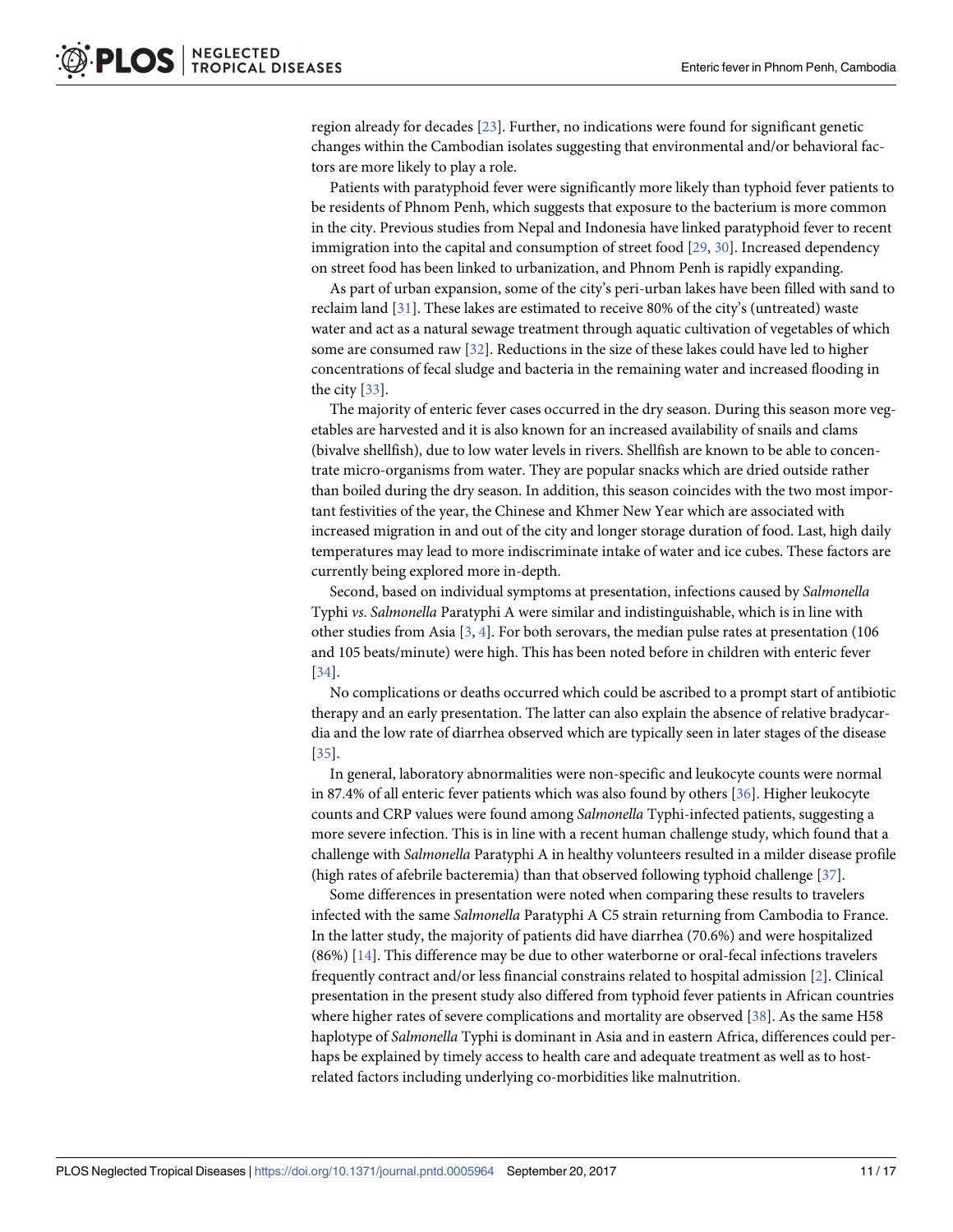<span id="page-11-0"></span>It has been suggested that isolates of the H58 lineage and MDR strains in general are associated with increased virulence and pathogenicity [\[39–41\]](#page-15-0). Therefore the results regarding the clinical presentation and severity of cases as described here, might not be applicable to areas where other lineages dominate.

As a third observation, antibiotic resistance trends were very different for the two serovars. While 42.2% of the unique *Salmonella* Typhi isolates displayed MDR, none of the *Salmonella* Paratyphi A isolates did. DCS was present in nearly all *Salmonella* Typhi isolates, but only emerged in *Salmonella* Paratyphi A from 2015. The rapid increase of DCS in *Salmonella* Paratyphi during that year is of concern as ciprofloxacin is the treatment of choice for uncomplicated enteric fever.

Fourth, although all but one *Salmonella* Typhi isolates were found to belong to the globally dominant H58 haplotype, more than half were not associated with MDR and the proportion of (plasmid-mediated) MDR *Salmonella* Typhi significantly decreased during the study period. This trend has previously been noted in India, Nepal and neighboring country Vietnam [\[42–](#page-15-0) [44\]](#page-15-0), but contrasts with a recent study on *Salmonella* Typhi isolates from rural Cambodia where 89% of the H58 isolates displayed the MDR phenotype [[45](#page-15-0)]. The re-emergence of susceptibility might result from a lack of antibiotic pressure since fluoroquinolones have become the preferred treatment both in community and hospital settings in Phnom Penh.

No resistance against ceftriaxone nor against azithromycin was observed. However, reports on extended spectrum beta-lactamases (ESBL) positive and azithromycin resistant *Salmonella* spp. isolates are emerging globally including one from the same hospital on *Salmonella enterica* serovar Choleraesuis [\[20,](#page-14-0) [46,](#page-15-0) [47\]](#page-15-0) underlining the importance of continued microbiological surveillance.

Last, molecular analysis of isolates from three patients with a recurrent infection showed relapse was more likely than re-infection with isolate pairs differing only 2–3 SNPs which can occur during the period of persistence within the human body and suggests relapse rather than re-infection [\[48\]](#page-15-0). Relapse is estimated to occur in around 5–10% of enteric fever cases usually two to three weeks after the resolution of fever [\[5](#page-13-0)]. In our study, a blood culture confirmed recurrence was witnessed only in 4 out of 254 cases (1.6%). It is likely that other recurrent infections have been missed, partly due to the different medical systems that co-exist in Cambodia in which patients readily switch from one healthcare provider to another, especially if symptoms persist.

This study has several limitations. First, the hospital-based setting precluded generalization to patients whose symptoms were not severe enough to seek medical care in a hospital or clinic. Second, the study concerned mostly adults and therefore findings might not be equally applicable to a pediatric population. Third, the study was retrospective in nature; not all clinical charts were available for review and clinical record keeping was variable among different clinicians. It was not possible to reliably estimate time to defervescence.

Despite these limitations, this is one of the largest and most comprehensive descriptive studies on *Salmonella* Paratyphi A infections so far which is relevant given the global increase in *Salmonella* Paratyphi A infections. The data do not represent one single hospital, but several clinics located in different districts of the city. Some of these clinics have reduced rates for the poor and during the study period all blood cultures were provided for free. This helped to overcome some of the bias associated with a hospital based study.

The high proportion of *Salmonella* Typhi and Paratyphi A recovered from blood cultures indicated that enteric fever is a very frequent disease in Phnom Penh. While efforts are made to increase the microbiological diagnostic capacity in the country, a rapid test for invasive *Salmonella* infections would be a welcome tool for fast and reliable diagnosis. It could increase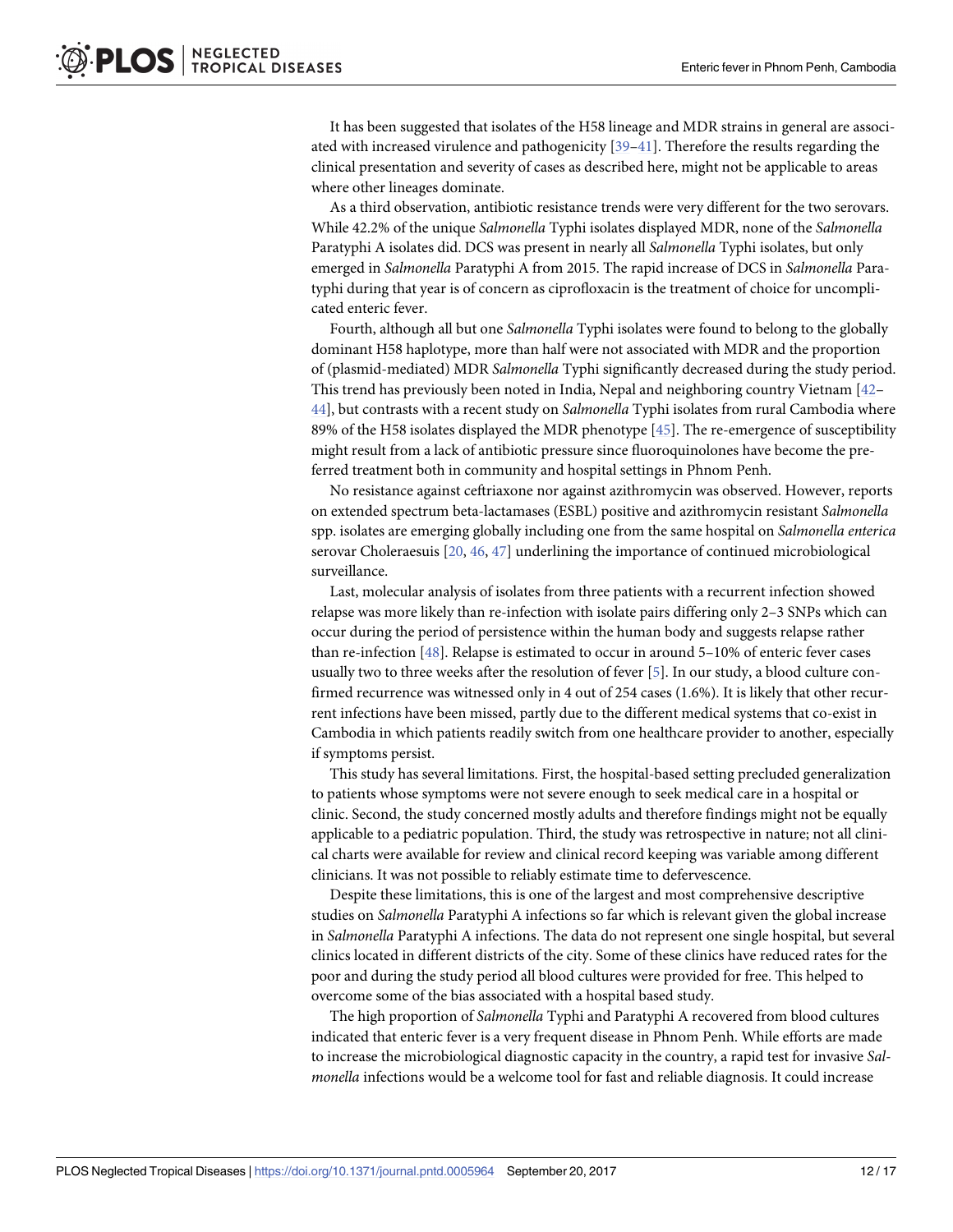<span id="page-12-0"></span>knowledge on the burden of disease in the community and could replace the flawed Widal test that is still frequently used.

As the current *Salmonella* Typhi vaccine provides no to very little protection against *Salmonella* Paratyphi A, the development of an effective *Salmonella* Paratyphi A vaccine should be promoted, pending improved water quality and sanitation [[49](#page-16-0)].

## **Conclusion**

Enteric fever is frequent in Phnom Penh and the proportion of cases due to *Salmonella* Paratyphi A has increased. Studies to investigate risk factors and possible transmission routes are urgently needed to advise public health interventions. No MDR was observed for *Salmonella* Paratyphi A but DCS increased rapidly. DCS remained highly prevalent in *Salmonella* Typhi while MDR rates have declined. Ceftriaxone and azithromycin remain highly active in vitro but continued surveillance is imperative to monitor resistance.

## **Supporting information**

**S1 [Table.](http://journals.plos.org/plosntds/article/asset?unique&id=info:doi/10.1371/journal.pntd.0005964.s001) Strain list and accession numbers for organisms used in this study.** (XLSX)

**S1 [Fig](http://journals.plos.org/plosntds/article/asset?unique&id=info:doi/10.1371/journal.pntd.0005964.s002). Maximum Likelihood (ML) tree of 185** *Salmonella* **Paratyphi A genomes.** Maximum Likelihood (ML) tree of 185 *Salmonella* Paratyphi A genomes including 159 previously published genomes (Kuijpers & Le Hello et al., 2016 [[23](#page-14-0)] and Zhou et al., 2014 [[50](#page-16-0)]). Fifty-six genomes represent isolates collected at the Sihanouk Hospital Center of HOPE, Phnom Penh, Cambodia between 2008–2015. For readability, only the position of the reference genome (*Salmonella* Paratyphi A ATCC 9150) and the paired isolates are shown. Only clades C1-C5 are indicated. The big arrow indicates the paired isolates (ID 6778 and 6748, 2 SNPs difference; ID 6610 and 6670; 3 SNPs difference). (PPTX)

**S2 [Fig](http://journals.plos.org/plosntds/article/asset?unique&id=info:doi/10.1371/journal.pntd.0005964.s003). Maximum Likelihood (ML) tree of 66** *Salmonella* **Typhi genomes.** Maximum Likelihood (ML) tree of 66 *Salmonella* Typhi genomes including the *Salmonella* Typhi CT18 reference genome (AL513382) and 65 genomes of *Salmonella* Typhi isolates collected at the Sihanouk Hospital Center of HOPE, Phnom Penh, Cambodia between 2008–2015. For readability, only the position of the reference genome (*Salmonella* Typhi CT18) and of the paired isolates (ID 4764 and 4855, 3 SNPs difference) are indicated (with a big arrow). (PPTX)

**S1 [Checklist.](http://journals.plos.org/plosntds/article/asset?unique&id=info:doi/10.1371/journal.pntd.0005964.s004) STROBE checklist.** (PDF)

## **Acknowledgments**

We would like to thank Barbara Barbé, Marleen Verlinden and Marjan Peeters for technical assistance at ITM. We would also like to thank all colleagues involved in blood culture surveillance and clinical care at the Sihanouk Hospital Center of HOPE and Laura Brinas, Andrea Alexandru, Maud Vanpeene, Sobhy Wilhame, and Vincent Enouf (Institut Pasteur, Pasteur International Bioresources network (PIBnet), Plateforme de microbiologie mutualisée (P2M), Paris, France, for performing the sequencing experiments.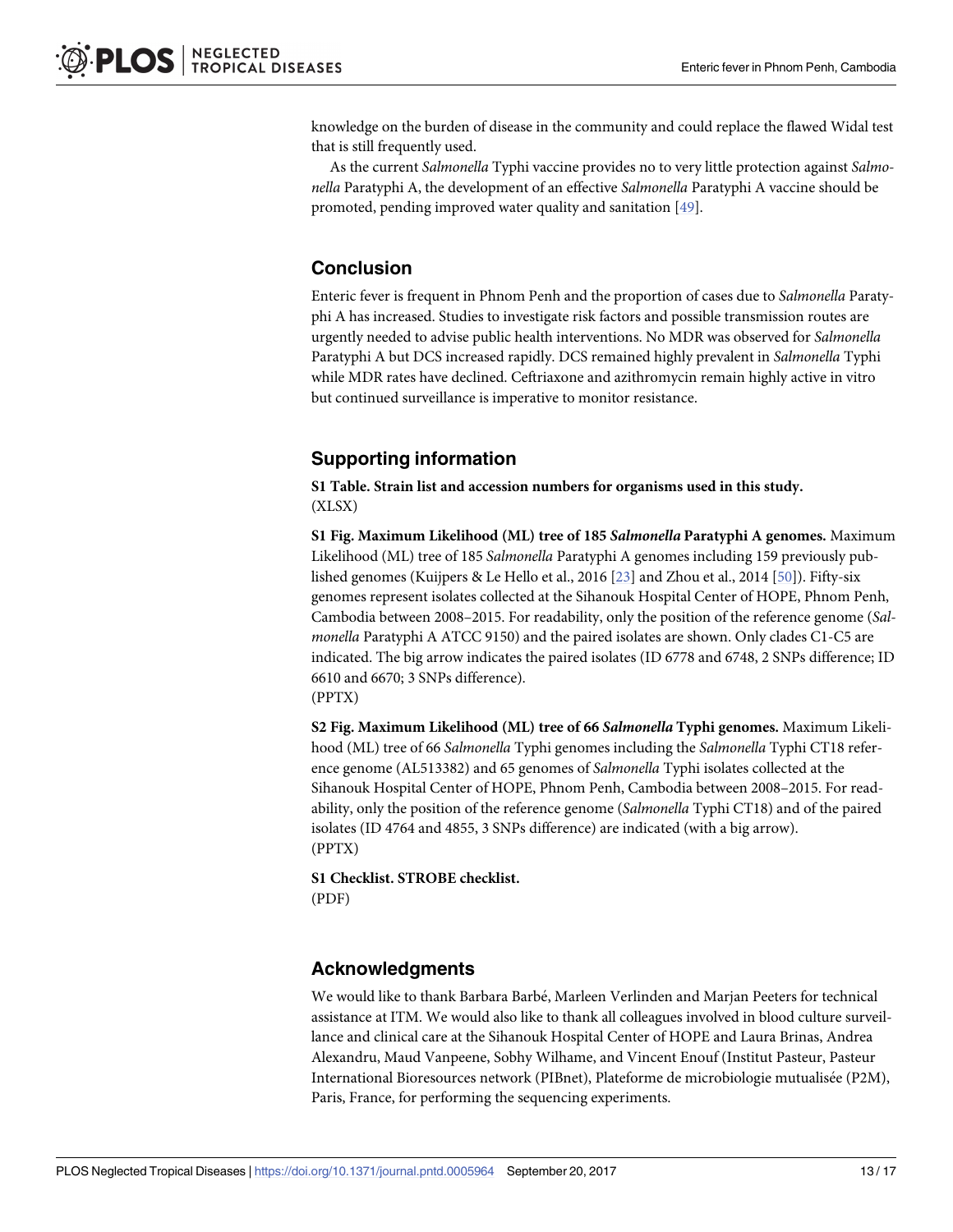#### <span id="page-13-0"></span>**Author Contributions**

**Conceptualization:** Laura M. F. Kuijpers, Simon Le Hello, Erika Vlieghe, François-Xavier Weill, Jan Jacobs.

**Data curation:** Laura M. F. Kuijpers, Thong Phe, Chhun H. Veng, Nizar Fawal.

- Formal analysis: Laura M. F. Kuijpers, Nizar Fawal, Simon Le Hello, François-Xavier Weill, Willy E. Peetermans.
- **Funding acquisition:** Jan Jacobs.
- **Investigation:** Laura M. F. Kuijpers, Thong Phe, Chhun H. Veng, Kruy Lim, Sovann Ieng, Chun Kham, Nizar Fawal, Laetitia Fabre, Erika Vlieghe.
- Methodology: Laura M. F. Kuijpers, Nizar Fawal, Laetitia Fabre, Erika Vlieghe, François-Xavier Weill, Jan Jacobs.
- **Project administration:** Thong Phe, Chhun H. Veng, Chun Kham, Simon Le Hello, Jan Jacobs.

Resources: Thong Phe, Chun Kham, Simon Le Hello, François-Xavier Weill, Jan Jacobs.

Software: Nizar Fawal, Laetitia Fabre, François-Xavier Weill.

**Supervision:** Thong Phe, Chun Kham, Simon Le Hello, Erika Vlieghe, François-Xavier Weill, Jan Jacobs, Willy E. Peetermans.

**Validation:** Laura M. F. Kuijpers, François-Xavier Weill, Jan Jacobs, Willy E. Peetermans.

**Writing – original draft:** Laura M. F. Kuijpers.

**Writing – review & editing:** Laura M. F. Kuijpers, Thong Phe, Chhun H. Veng, Kruy Lim, Sovann Ieng, Chun Kham, Nizar Fawal, Laetitia Fabre, Simon Le Hello, Erika Vlieghe, François-Xavier Weill, Jan Jacobs, Willy E. Peetermans.

#### **References**

- **[1](#page-1-0).** Bhan MK, Bahl R, Bhatnagar S. Typhoid and paratyphoid fever. Lancet. 2005; 366(9487):749–62. [https://doi.org/10.1016/S0140-6736\(05\)67181-4](https://doi.org/10.1016/S0140-6736(05)67181-4) PMID: [16125594](http://www.ncbi.nlm.nih.gov/pubmed/16125594)
- **[2](#page-1-0).** Meltzer E, Sadik C, Schwartz E. Enteric fever in Israeli travelers: a nationwide study. J Travel Med. 2005; 12(5):275–81. PMID: [16256052](http://www.ncbi.nlm.nih.gov/pubmed/16256052)
- **[3](#page-10-0).** Maskey AP, Day JN, Phung QT, Thwaites GE, Campbell JI, Zimmerman M, et al. Salmonella enterica serovar Paratyphi A and S. enterica serovar Typhi cause indistinguishable clinical syndromes in Kathmandu, Nepal. Clin Infect Dis. 2006; 42(9):1247–53. <https://doi.org/10.1086/503033> PMID: [16586383](http://www.ncbi.nlm.nih.gov/pubmed/16586383)
- **[4](#page-1-0).** Vollaard AM, Ali S, Widjaja S, Asten HA, Visser LG, Surjadi C, et al. Identification of typhoid fever and paratyphoid fever cases at presentation in outpatient clinics in Jakarta, Indonesia. Trans R Soc Trop Med Hyg. 2005; 99(6):440–50. <https://doi.org/10.1016/j.trstmh.2004.09.012> PMID: [15837356](http://www.ncbi.nlm.nih.gov/pubmed/15837356)
- **[5](#page-1-0).** Parry CM, Hien TT, Dougan G, White NJ, Farrar JJ. Typhoid fever. N Engl J Med. 2002; 347(22):1770– 82. <https://doi.org/10.1056/NEJMra020201> PMID: [12456854](http://www.ncbi.nlm.nih.gov/pubmed/12456854)
- **[6](#page-1-0).** Wain J, Kidgell C. The emergence of multidrug resistance to antimicrobial agents for the treatment of typhoid fever. Trans R Soc Trop Med Hyg. 2004; 98(7):423–30. [https://doi.org/10.1016/j.trstmh.2003.](https://doi.org/10.1016/j.trstmh.2003.10.015) [10.015](https://doi.org/10.1016/j.trstmh.2003.10.015) PMID: [15138079](http://www.ncbi.nlm.nih.gov/pubmed/15138079)
- **[7](#page-1-0).** Medalla F, Sjolund-Karlsson M, Shin S, Harvey E, Joyce K, Theobald L, et al. Ciprofloxacin-resistant Salmonella enterica Serotype Typhi, United States, 1999–2008. Emerg Infect Dis. 2011; 17(6):1095–8. <https://doi.org/10.3201/eid/1706.100594> PMID: [21749779](http://www.ncbi.nlm.nih.gov/pubmed/21749779)
- **[8](#page-1-0).** Chiou CS, Lauderdale TL, Phung DC, Watanabe H, Kuo JC, Wang PJ, et al. Antimicrobial resistance in Salmonella enterica Serovar Typhi isolates from Bangladesh, Indonesia, Taiwan, and Vietnam. Antimicrob Agents Chemother. 2014; 58(11):6501–7. <https://doi.org/10.1128/AAC.03608-14> PMID: [25136011](http://www.ncbi.nlm.nih.gov/pubmed/25136011)
- **[9](#page-1-0).** Pokharel BM, Koirala J, Dahal RK, Mishra SK, Khadga PK, Tuladhar NR. Multidrug-resistant and extended-spectrum beta-lactamase (ESBL)-producing Salmonella enterica (serotypes Typhi and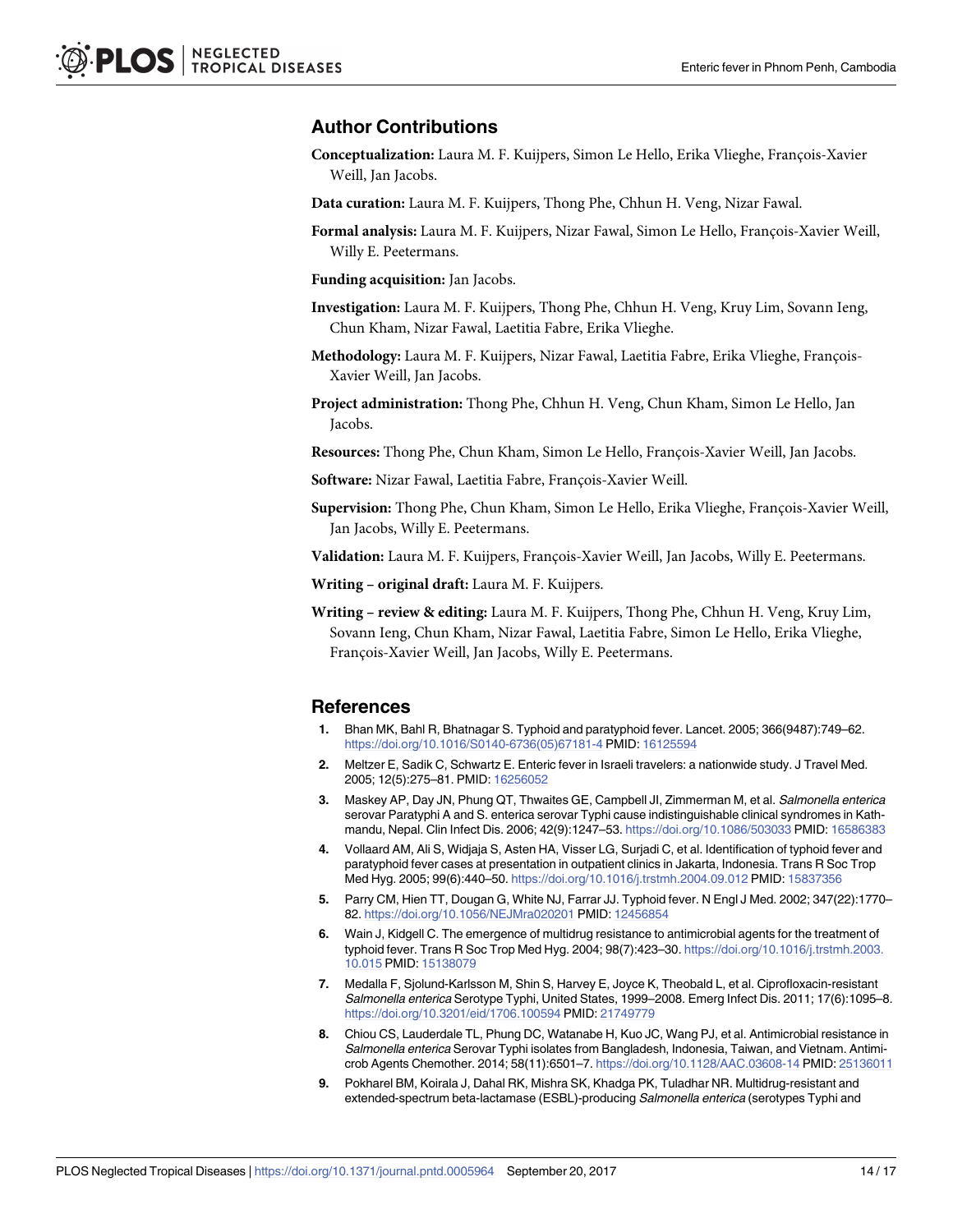Paratyphi A) from blood isolates in Nepal: surveillance of resistance and a search for newer alternatives. Int J Infect Dis. 2006; 10(6):434–8. <https://doi.org/10.1016/j.ijid.2006.07.001> PMID: [16978898](http://www.ncbi.nlm.nih.gov/pubmed/16978898)

- <span id="page-14-0"></span>**[10](#page-1-0).** Hassing RJ, Goessens WH, van Pelt W, Mevius DJ, Stricker BH, Molhoek N, et al. Salmonella subtypes with increased MICs for azithromycin in travelers returned to The Netherlands. Emerg Infect Dis. 2014; 20(4):705–8. <https://doi.org/10.3201/eid2004.131536> PMID: [24655478](http://www.ncbi.nlm.nih.gov/pubmed/24655478)
- **[11](#page-2-0).** Ochiai RL, Wang X, von Seidlein L, Yang J, Bhutta ZA, Bhattacharya SK, et al. Salmonella paratyphi A rates, Asia. Emerg Infect Dis. 2005; 11(11):1764–6. <https://doi.org/10.3201/eid1111.050168> PMID: [16318734](http://www.ncbi.nlm.nih.gov/pubmed/16318734)
- **[12](#page-2-0).** Vlieghe ER, Phe T, De Smet B, Veng HC, Kham C, Lim K, et al. Bloodstream infection among adults in Phnom Penh, Cambodia: key pathogens and resistance patterns. PLoS One. 2013; 8(3):e59775. <https://doi.org/10.1371/journal.pone.0059775> PMID: [23555777](http://www.ncbi.nlm.nih.gov/pubmed/23555777)
- **[13](#page-2-0).** Vlieghe E, Phe T, De Smet B, Veng CH, Kham C, Sar D, et al. Increase in Salmonella enterica serovar Paratyphi A infections in Phnom Penh, Cambodia, January 2011 to August 2013. Euro Surveill. 2013; 18(39).
- **[14](#page-10-0).** Tourdjman M, Le Hello S, Gossner C, Delmas G, Tubiana S, Fabre L, et al. Unusual increase in reported cases of paratyphoid A fever among travellers returning from Cambodia, January to September 2013. Euro Surveill. 2013; 18(39).
- **15.** Saitoh T, Morita M, Shimada T, Izumiya H, Kanayama A, Oishi K, et al. Increase in paratyphoid fever cases in Japanese travellers returning from Cambodia in 2013. Epidemiol Infect. 2016; 144(3):602–6. <https://doi.org/10.1017/S0950268815001648> PMID: [26169980](http://www.ncbi.nlm.nih.gov/pubmed/26169980)
- **[16](#page-2-0).** Judd MC, Grass JE, Mintz ED, Bicknese A, Mahon BE. Salmonella enterica Paratyphi A Infections in Travelers Returning from Cambodia, United States. Emerg Infect Dis. 2015; 21(6):1089–91. [https://doi.](https://doi.org/10.3201/eid2106.150088) [org/10.3201/eid2106.150088](https://doi.org/10.3201/eid2106.150088) PMID: [25988984](http://www.ncbi.nlm.nih.gov/pubmed/25988984)
- **[17](#page-2-0).** Bone RC, Balk RA, Cerra FB, Dellinger RP, Fein AM, Knaus WA, et al. Definitions for sepsis and organ failure and guidelines for the use of innovative therapies in sepsis. The ACCP/SCCM Consensus Conference Committee. American College of Chest Physicians/Society of Critical Care Medicine. Chest. 1992; 101(6):1644–55. PMID: [1303622](http://www.ncbi.nlm.nih.gov/pubmed/1303622)
- **[18](#page-2-0).** Seymour CW, Liu VX, Iwashyna TJ, Brunkhorst FM, Rea TD, Scherag A, et al. Assessment of Clinical Criteria for Sepsis: For the Third International Consensus Definitions for Sepsis and Septic Shock (Sepsis-3). JAMA. 2016; 315(8):762–74. <https://doi.org/10.1001/jama.2016.0288> PMID: [26903335](http://www.ncbi.nlm.nih.gov/pubmed/26903335)
- **[19](#page-2-0).** Phe T VE, Lim K, Veng CH, Thai S, Leng L, Kham C, Jacobs J. Surveillance of bloodstream infection and antibiotic resistance in Phnom Penh, Cambodia (2007–2014). Poster presented at: 17th International Congress on Infectious Diseases; 2016 March 2–5; Hyderabad, India.
- **[20](#page-2-0).** Vlieghe ER, Phe T, De Smet B, Veng CH, Kham C, Bertrand S, et al. Azithromycin and ciprofloxacin resistance in Salmonella bloodstream infections in Cambodian adults. PLoS Negl Trop Dis. 2012; 6 (12):e1933. <https://doi.org/10.1371/journal.pntd.0001933> PMID: [23272255](http://www.ncbi.nlm.nih.gov/pubmed/23272255)
- **[21](#page-2-0).** Clinical and Laboratory Standards Institute (CLSI). Performance standards for antimicrobial susceptibility testing. 26th informational supplement. CLSI Document M100-S26. Wayne, PA: CLSI 2016.
- **[22](#page-3-0).** World Health Organization (WHO). Background document: the diagnosis, treatment and prevention of typhoid fever. 2003.
- **[23](#page-3-0).** Kuijpers LMF, Le Hello S, Fawal N, Fabre L, Tourdjman M, Dufour M, Sar D, Kham C, Phe T, Vlieghe E, Bouchier C, Jacobs J, Weill FX. Genomic analysis of Salmonella enterica serotype Paratyphi A during an outbreak in Cambodia, 2013–2015. Microbial Genomics. 2016; [https://doi.org/10.1099/mgen.0.](https://doi.org/10.1099/mgen.0.000092) [000092](https://doi.org/10.1099/mgen.0.000092) PMID: [28348832](http://www.ncbi.nlm.nih.gov/pubmed/28348832)
- **[24](#page-3-0).** Bankevich A, Nurk S, Antipov D, Gurevich AA, Dvorkin M, Kulikov AS, et al. SPAdes: a new genome assembly algorithm and its applications to single-cell sequencing. J Comput Biol. 2012; 19(5):455–77. <https://doi.org/10.1089/cmb.2012.0021> PMID: [22506599](http://www.ncbi.nlm.nih.gov/pubmed/22506599)
- **[25](#page-3-0).** Roumagnac P, Weill FX, Dolecek C, Baker S, Brisse S, Chinh NT, et al. Evolutionary history of Salmonella typhi. Science. 2006; 314(5803):1301–4. <https://doi.org/10.1126/science.1134933> PMID: [17124322](http://www.ncbi.nlm.nih.gov/pubmed/17124322)
- **[26](#page-3-0).** Wong VK, Baker S, Connor TR, Pickard D, Page AJ, Dave J, et al. An extended genotyping framework for Salmonella enterica serovar Typhi, the cause of human typhoid. Nat Commun. 2016; 7:12827. <https://doi.org/10.1038/ncomms12827> PMID: [27703135](http://www.ncbi.nlm.nih.gov/pubmed/27703135)
- **[27](#page-3-0).** Zankari E, Hasman H, Cosentino S, Vestergaard M, Rasmussen S, Lund O, et al. Identification of acquired antimicrobial resistance genes. J Antimicrob Chemother. 2012; 67(11):2640–4. [https://doi.org/](https://doi.org/10.1093/jac/dks261) [10.1093/jac/dks261](https://doi.org/10.1093/jac/dks261) PMID: [22782487](http://www.ncbi.nlm.nih.gov/pubmed/22782487)
- **[28](#page-3-0).** Carattoli A, Zankari E, Garcia-Fernandez A, Voldby Larsen M, Lund O, Villa L, et al. In silico detection and typing of plasmids using PlasmidFinder and plasmid multilocus sequence typing. Antimicrob Agents Chemother. 2014; 58(7):3895–903. <https://doi.org/10.1128/AAC.02412-14> PMID: [24777092](http://www.ncbi.nlm.nih.gov/pubmed/24777092)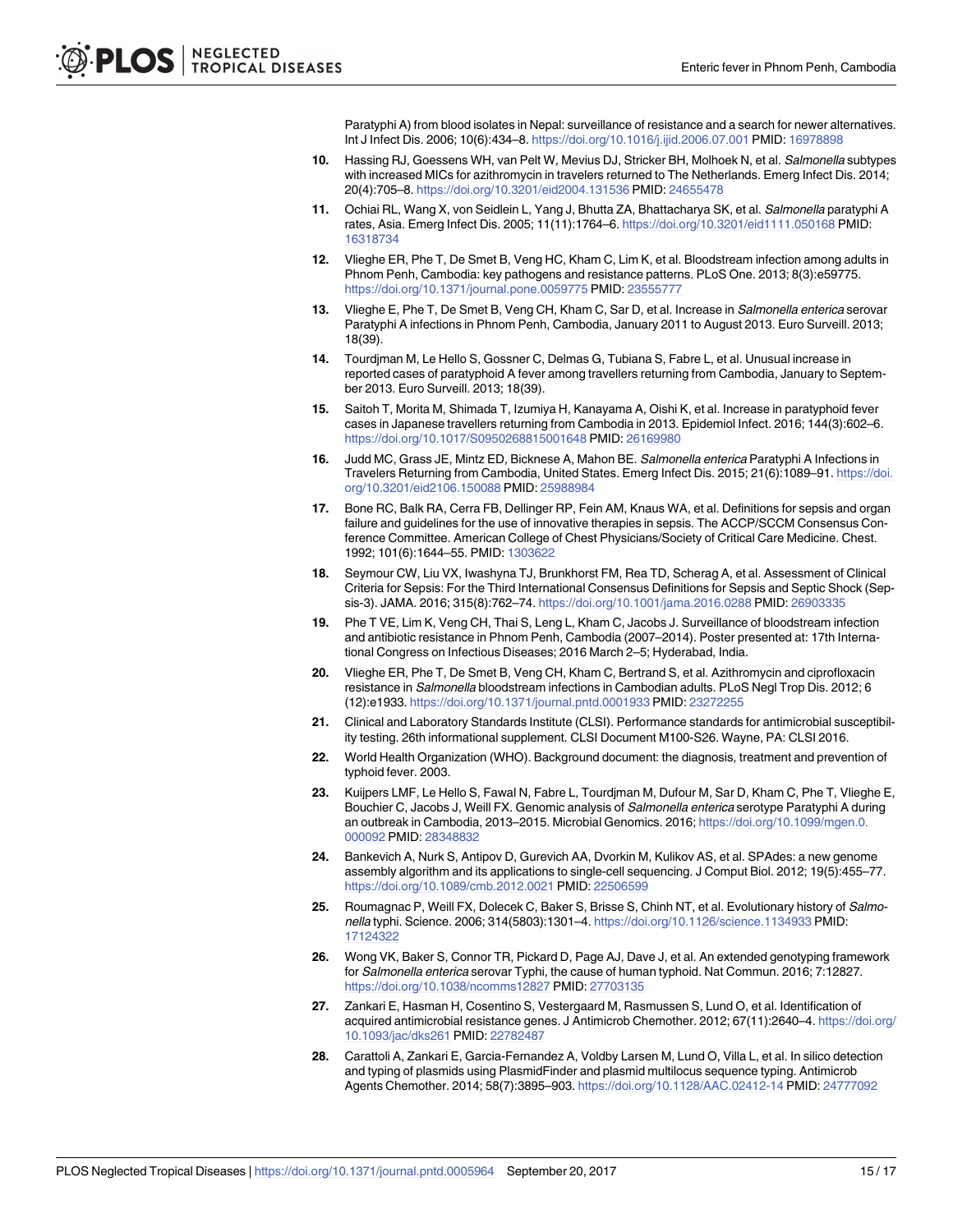- <span id="page-15-0"></span>**[29](#page-10-0).** Vollaard AM, Ali S, van Asten HA, Widjaja S, Visser LG, Surjadi C, et al. Risk factors for typhoid and paratyphoid fever in Jakarta, Indonesia. JAMA. 2004; 291(21):2607–15. [https://doi.org/10.1001/jama.](https://doi.org/10.1001/jama.291.21.2607) [291.21.2607](https://doi.org/10.1001/jama.291.21.2607) PMID: [15173152](http://www.ncbi.nlm.nih.gov/pubmed/15173152)
- **[30](#page-10-0).** Karkey A, Thompson CN, Tran Vu Thieu N, Dongol S, Le Thi Phuong T, Voong Vinh P, et al. Differential epidemiology of Salmonella Typhi and Paratyphi A in Kathmandu, Nepal: a matched case control investigation in a highly endemic enteric fever setting. PLoS Negl Trop Dis. 2013; 7(8):e2391. [https://doi.org/](https://doi.org/10.1371/journal.pntd.0002391) [10.1371/journal.pntd.0002391](https://doi.org/10.1371/journal.pntd.0002391) PMID: [23991240](http://www.ncbi.nlm.nih.gov/pubmed/23991240)
- **[31](#page-10-0).** Halim H, Muong, V. Capital's remaining freshwater lake a sinking ship. Phnom Penh Post. 2017 Feb 23. <http://www.phnompenhpost.com/post-property/capitals-remaining-freshwater-lake-sinking-ship>
- **[32](#page-10-0).** Sar S, Chervier C, Lim P, Warrender C, Warrender GW, Gilbert RG. Seasonal Direct-Use Value of Cheung Ek Peri-Urban Lake, Phnom Penh, Cambodia. Int J Environmental & Rural Development. 2010; 1:113–8
- **[33](#page-10-0).** Yeap C. Faecal build-up a threat: study. The Phnom Penh Post. 2012 Apr 25. [http://www.](http://www.phnompenhpost.com/national/faecal-build-threat-study) [phnompenhpost.com/national/faecal-build-threat-study](http://www.phnompenhpost.com/national/faecal-build-threat-study)
- **[34](#page-10-0).** Davis TM, Makepeace AE, Dallimore EA, Choo KE. Relative bradycardia is not a feature of enteric fever in children. Clin Infect Dis. 1999; 28(3):582–6. <https://doi.org/10.1086/515143> PMID: [10194082](http://www.ncbi.nlm.nih.gov/pubmed/10194082)
- **[35](#page-10-0).** Cunha BA. Osler on typhoid fever: differentiating typhoid from typhus and malaria. Infect Dis Clin North Am. 2004; 18(1):111–25. [https://doi.org/10.1016/S0891-5520\(03\)00094-1](https://doi.org/10.1016/S0891-5520(03)00094-1) PMID: [15081508](http://www.ncbi.nlm.nih.gov/pubmed/15081508)
- **[36](#page-10-0).** Caumes E, Ehya N, Nguyen J, Bricaire F. Typhoid and paratyphoid fever: a 10-year retrospective study of 41 cases in a Parisian hospital. J Travel Med. 2001; 8(6):293–7. PMID: [11726293](http://www.ncbi.nlm.nih.gov/pubmed/11726293)
- **[37](#page-10-0).** Dobinson HC, Gibani MM, Jones C, Thomaides-Brears HB, Voysey M, Darton TC, et al. Evaluation of the Clinical and Microbiological Response to Salmonella Paratyphi A Infection in the First Paratyphoid Human Challenge Model. Clin Infect Dis. 2017; 64(8):1066–73. <https://doi.org/10.1093/cid/cix042> PMID: [28158395](http://www.ncbi.nlm.nih.gov/pubmed/28158395)
- **[38](#page-10-0).** Otegbayo JA, Daramola OO, Onyegbutulem HC, Balogun WF, Oguntoye OO. Retrospective analysis of typhoid fever in a tropical tertiary health facility. Trop Gastroenterol. 2002; 23(1):9–12. PMID: [12170927](http://www.ncbi.nlm.nih.gov/pubmed/12170927)
- **[39](#page-11-0).** Wong VK, Baker S, Pickard DJ, Parkhill J, Page AJ, Feasey NA, et al. Phylogeographical analysis of the dominant multidrug-resistant H58 clade of Salmonella Typhi identifies inter- and intracontinental transmission events. Nat Genet. 2015; 47(6):632–9. <https://doi.org/10.1038/ng.3281> PMID: [25961941](http://www.ncbi.nlm.nih.gov/pubmed/25961941)
- **40.** Bhutta ZA. Impact of age and drug resistance on mortality in typhoid fever. Arch Dis Child. 1996; 75 (3):214–7. PMID: [8976660](http://www.ncbi.nlm.nih.gov/pubmed/8976660)
- **[41](#page-11-0).** Wain J, Pham VB, Ha V, Nguyen NM, To SD, Walsh AL, et al. Quantitation of bacteria in bone marrow from patients with typhoid fever: relationship between counts and clinical features. J Clin Microbiol. 2001; 39(4):1571–6. <https://doi.org/10.1128/JCM.39.4.1571-1576.2001> PMID: [11283089](http://www.ncbi.nlm.nih.gov/pubmed/11283089)
- **[42](#page-11-0).** Shrestha KL, Pant ND, Bhandari R, Khatri S, Shrestha B, Lekhak B. Re-emergence of the susceptibility of the Salmonella spp. isolated from blood samples to conventional first line antibiotics. Antimicrob Resist Infect Control. 2016; 5:22. <https://doi.org/10.1186/s13756-016-0121-8> PMID: [27231547](http://www.ncbi.nlm.nih.gov/pubmed/27231547)
- **43.** Menezes GA, Harish BN, Khan MA, Goessens WH, Hays JP. Antimicrobial resistance trends in blood culture positive Salmonella Typhi isolates from Pondicherry, India, 2005–2009. Clin Microbiol Infect. 2012; 18(3):239–45. <https://doi.org/10.1111/j.1469-0691.2011.03546.x> PMID: [21714829](http://www.ncbi.nlm.nih.gov/pubmed/21714829)
- **[44](#page-11-0).** Le TA, Fabre L, Roumagnac P, Grimont PA, Scavizzi MR, Weill FX. Clonal expansion and microevolution of quinolone-resistant Salmonella enterica serotype typhi in Vietnam from 1996 to 2004. J Clin Microbiol. 2007; 45(11):3485–92. <https://doi.org/10.1128/JCM.00948-07> PMID: [17728470](http://www.ncbi.nlm.nih.gov/pubmed/17728470)
- **[45](#page-11-0).** Pham Thanh D, Thompson CN, Rabaa MA, Sona S, Sopheary S, Kumar V, et al. The Molecular and Spatial Epidemiology of Typhoid Fever in Rural Cambodia. PLoS Negl Trop Dis. 2016; 10(6):e0004785. <https://doi.org/10.1371/journal.pntd.0004785> PMID: [27331909](http://www.ncbi.nlm.nih.gov/pubmed/27331909)
- **[46](#page-11-0).** Nair S, Ashton P, Doumith M, Connell S, Painset A, Mwaigwisya S, et al. WGS for surveillance of antimicrobial resistance: a pilot study to detect the prevalence and mechanism of resistance to azithromycin in a UK population of non-typhoidal Salmonella. J Antimicrob Chemother. 2016; 71(12):3400-3408. <https://doi.org/10.1093/jac/dkw318> PMID: [27585964](http://www.ncbi.nlm.nih.gov/pubmed/27585964)
- **[47](#page-11-0).** Kalonji LM, Post A, Phoba MF, Falay D, Ngbonda D, Muyembe JJ, et al. Invasive Salmonella Infections at Multiple Surveillance Sites in the Democratic Republic of the Congo, 2011–2014. Clin Infect Dis. 2015; 61 Suppl 4:S346–53.
- **[48](#page-11-0).** Okoro CK, Kingsley RA, Quail MA, Kankwatira AM, Feasey NA, Parkhill J, et al. High-resolution single nucleotide polymorphism analysis distinguishes recrudescence and reinfection in recurrent invasive nontyphoidal Salmonella typhimurium disease. Clin Infect Dis. 2012; 54(7):955–63. [https://doi.org/10.](https://doi.org/10.1093/cid/cir1032) [1093/cid/cir1032](https://doi.org/10.1093/cid/cir1032) PMID: [22318974](http://www.ncbi.nlm.nih.gov/pubmed/22318974)